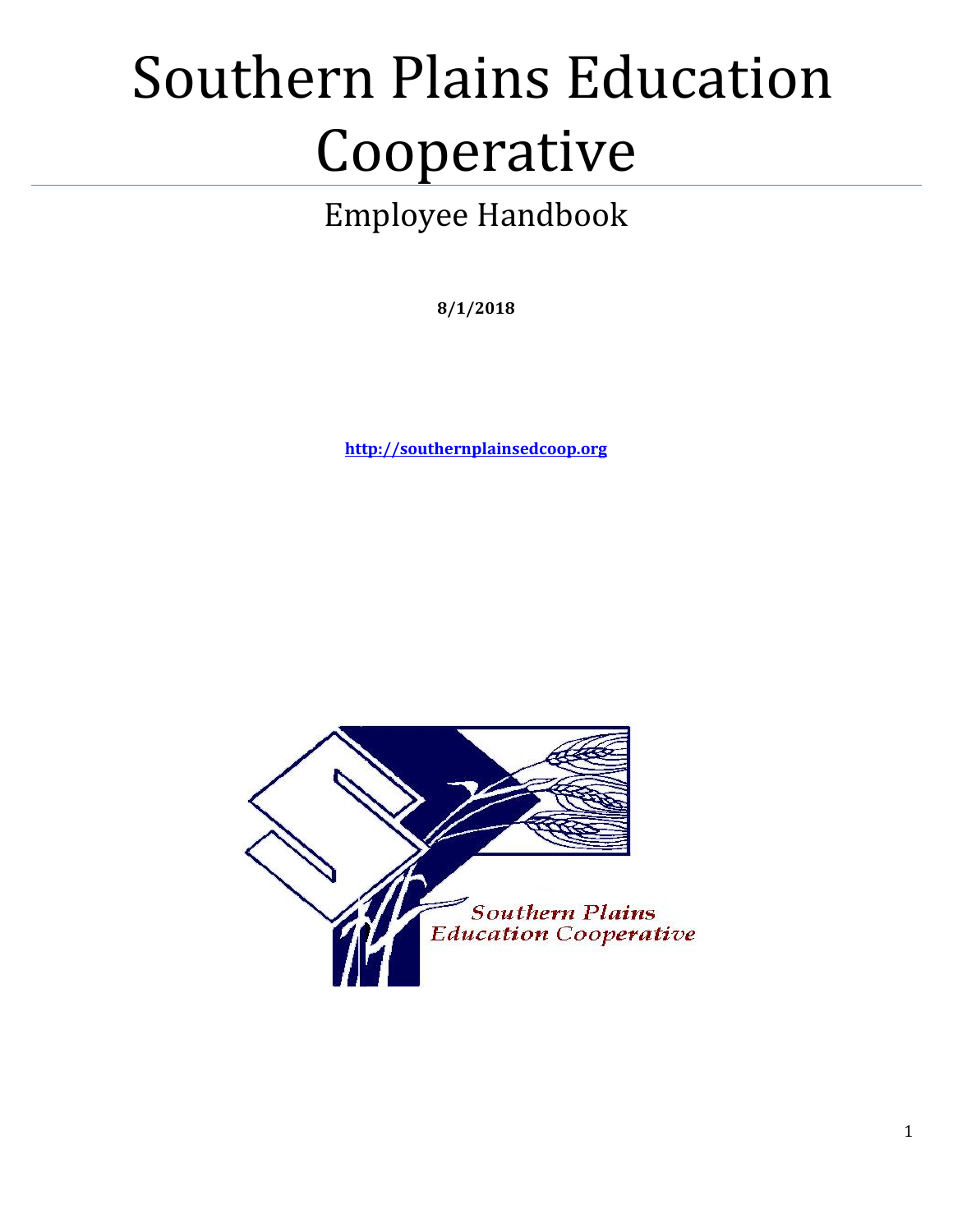# SPEC OFFICE STAFF

Sarah Mittelstadt, Director...............................................................507-238-1472

Dawn Becker, Business Manager...................................................507-235-4310

- ▶ Payroll Concerns
- Timesheets/Veritime
- $\triangleright$  New Employee documentation
- $\triangleright$  Budgets and Billing

Megan Heller, Office Coordinator ..........................................507-235-4301

- > Director's Calendar
- Worker's Compensation
- $\triangleright$  Seniority Lists
- Eeave Questions and Leave Set Up
- Absence Management (Aesop) questions
- Special Transportation (Winnebago Programs)
- $\triangleright$  Staff Development Requests
- $\triangleright$  Changes in contact information
- $\triangleright$  Evaluation Reports
- $\triangleright$  Psychologist Secretary
- $\triangleright$  Southern Plains Operations (Conference room, van, etc.)
- $\triangleright$  SPEC website
- $\triangleright$  SpEd Forms Set up and Questions
- $\triangleright$  Board Meeting Information
- $\triangleright$  Caseload Reports: 10/1 and 2/1
- > LCTS
- $\triangleright$  Family Medical Leave Act
- EC Screening Coordinating

Shelley Junkermeier, Student Services Coordinator........507-235-4303

- $\triangleright$  Third Party Billing
- MARSS and Student Information Reporting Data for Southern Plains sites

Laura Teveldal, Financial Secretary .............................................507-235-4304

- $\triangleright$  Supply Requisitions, Purchase Orders
- > Invoices, Accounts Payable
- $\triangleright$  Vision and Hearing Screening

Julie Becker and Sue Clabaugh. Payroll (contracted with Fairmont)…….507-235-4005 [payroll@fairmont.k12.mn.us](mailto:payroll@fairmont.k12.mn.us)

- $\triangleright$  Flexible Spending Accounts
- Disability Insurance
- $\triangleright$  Health Insurance
- Life Insurance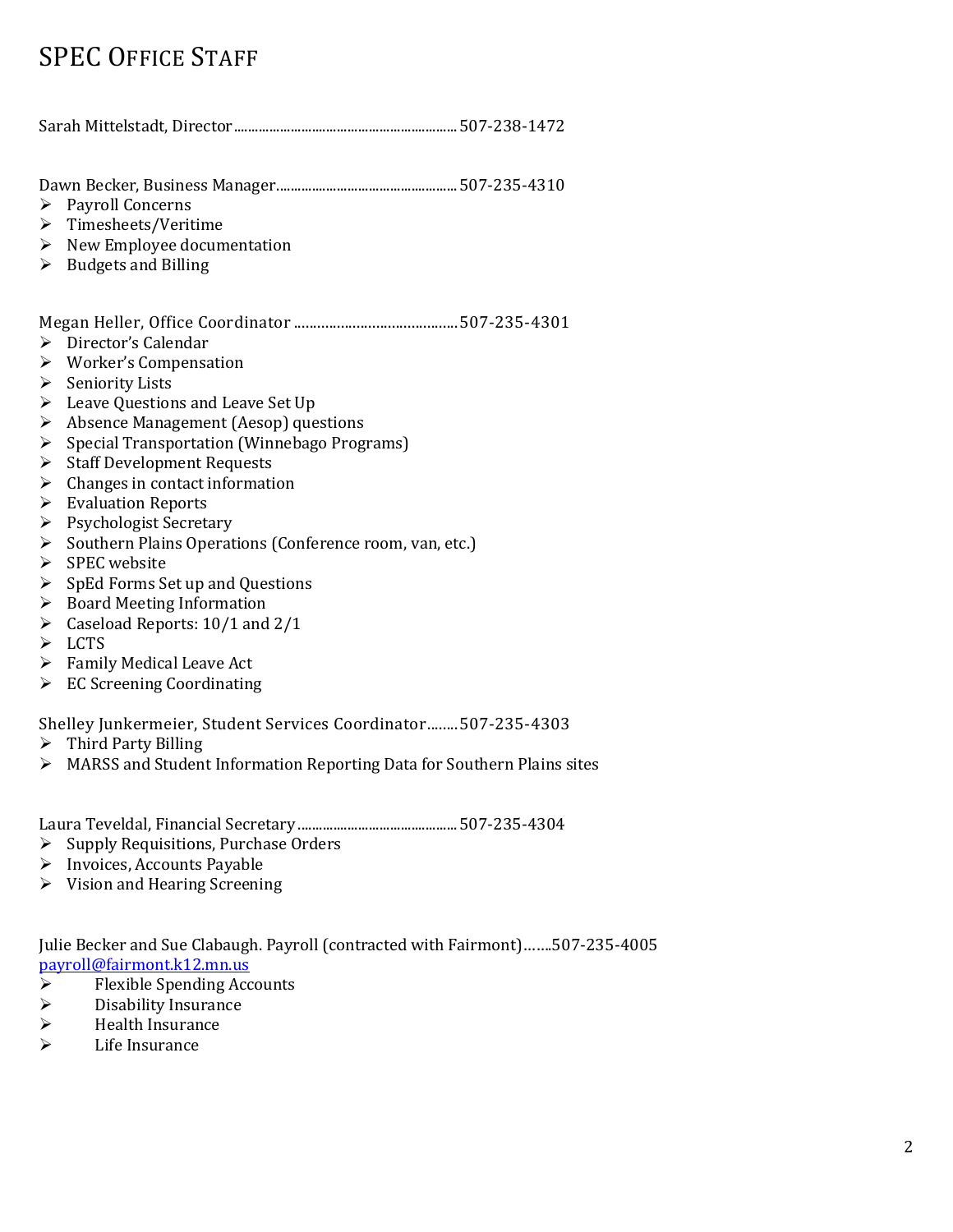# SOUTHERN PLAINS CONTACTS

| <b>Office</b>       |                            |                     |                                                  |
|---------------------|----------------------------|---------------------|--------------------------------------------------|
| Sarah Mittelstadt   |                            | 507-238-1472        | sarah.mittelstadt@southernplainsedc<br>00D.OPE   |
| Dawn Becker         |                            | 507-235-4310        | Dawn.becker@southernplainsedcoop.<br>org         |
| Megan Heller        |                            | 507-235-4301        | Megan.heller@southernplainsedcoop.<br>org        |
| Laura Teveldal      |                            | 507-235-4304        | Laura.teveldal@southernplainsedcoo<br>p.org      |
| Shelley Junkermeier |                            | 507-235-4303        | shellev.junkermeier@southernplains<br>edcoop.org |
|                     |                            |                     |                                                  |
| <b>Coordinators</b> |                            |                     |                                                  |
| Cheryl Hamp         | Fairmont High School,      | 507-236-1709 (cell) | champ@fairmont.k12.mn.us                         |
|                     | Parochial 7-12, GHEC       | 507-235-4235 (desk) |                                                  |
| Deb Bertram         | BEA, USC                   | 507-236-2968 (cell) | deb.bertram@southernplainsedcoop.<br>org         |
| Kellie Fischer      | Early Childhood Special    | 651.238.7670 (cell) | kellie.fischer@southernplainsedcoop.             |
|                     | <b>Education, Fairmont</b> | 507-238-4133 (desk) | org                                              |
|                     | Elementary, Parochial K-   |                     |                                                  |
|                     | 6                          |                     | lorijacobsen@mcwmavericks.org                    |
| Lori Jacobsen       | <b>Martin County West</b>  | 507-764-4671        | Stephanie.Schmitz@southernplainsed               |
| Stephanie Schmitz   | ALC, Bridges, ATCW,        | 507-327-7997 (cell) | coop.org                                         |
| (Administrative     | <b>PALS</b>                | 507-893-3701 (Wgo)  |                                                  |
| Coordinator)        |                            |                     |                                                  |
| Eric Weedman        | Truman                     | 320-815-1672 (cell) | Eric.weedman@southernplainsedcoo<br>p.org        |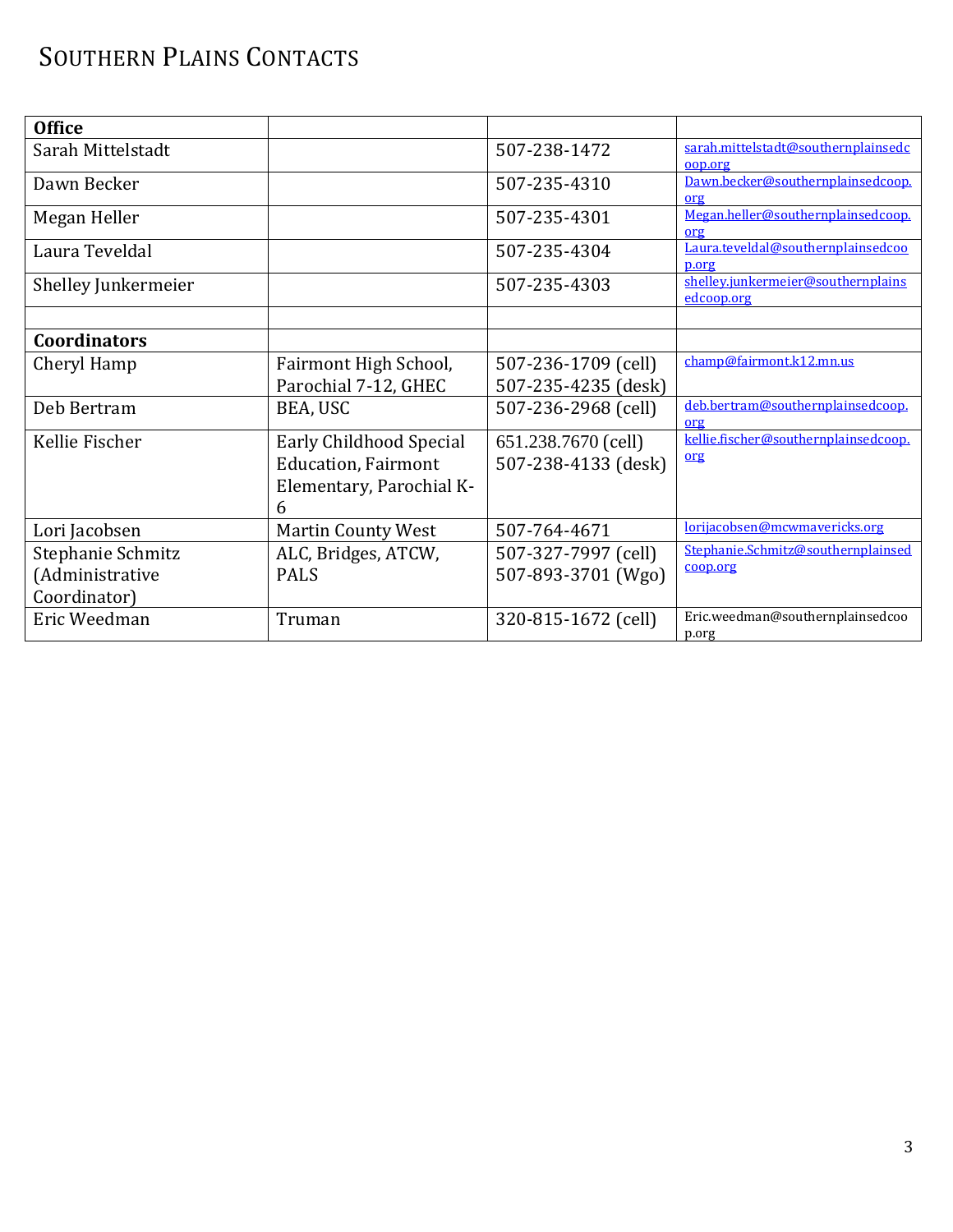# GENERAL TERMS OF EMPLOYMENT

#### **EQUAL OPPORTUNITY EMPLOYMENT**

The Southern Plains Education Cooperative is an Equal Opportunity Employer and the cooperative does not unlawfully discriminate on the basis of race, color, creed, religion, national origin, sex, marital status, status with regard to public assistance, disability, sexual orientation, including gender identity or expression, age, family care leave status, or veteran status. The cooperative also makes reasonable accommodations for disabled employees. Refer to Board Policy 401 *Equal Employment Opportunity* for more information.

#### **DISCRIMINATION, BULLYING, HARASSMENT AND VIOLENCE**

The policy of the cooperative is to maintain a learning and working environment that is free from harassment and violence on the basis of race, color, creed, religion, national origin, sex, age, marital status, familial status, status with regard to public assistance, sexual orientation, including gender identify or expression, or disability. The cooperative prohibits any form of harassment or violence on the basis of race, color, creed, religion, national origin, sex, age, marital status, familial status, status with regard to public assistance, sexual orientation, including gender identity or expression, or disability.

A violation of this policy occurs when any pupil, teacher, administrator, or other personnel of the cooperative harasses a pupil, teacher, administrator, or other personnel or group of pupils, teachers, administrators, or other personnel through conduct or communication based on a person's race, color, creed, religion, national origin, sex, age, marital status, familial status, status with regard to public assistance, sexual orientation, or disability, as defined by this policy. (For purposes of this policy, personnel include board members, employees, agents, volunteers, contractors, or persons subject to the supervision and control of the cooperative.)

A violation of this policy occurs when any pupil, teacher, administrator, or other personnel of the cooperative inflicts, threatens to inflict, or attempts to inflict violence upon any pupil, teacher, administrator, or other personnel or group of pupils, teachers, administrators, or other personnel based on a person's race, color, creed, religion, national origin, sex, age, marital status, familial status, status with regard to public assistance, sexual orientation, including gender identity or expression, or disability.

The cooperative will act to investigate all complaints, either formal or informal, verbal or written, of harassment or violence based on a person's race, color, creed, religion, national origin, sex, age, marital status, familial status, status with regard to public assistance, sexual orientation, including gender identity or expression, or disability, and to discipline or take appropriate action against any pupil, teacher, administrator, or other personnel who is found to have violated this policy.

If you feel you have been a victim or witness a student you feel is victimized in the school environment, you should file a complaint as soon as possible with Stephanie Schmitz, the Human Rights Officer. For concerns related to Stephanie Schmitz, Sarah Mittelstadt should be contacted. You will not be subject to any form or reprisal or retaliation for making a good faith complaint under this policy. (Refer to Policy #413, "*Harassment and Violence",* Policy #515, "*Bullying Prohibition",* and Policy #522, *"Student Sex Discrimination"*.) You are obligated to intervene and report bullying to the appropriate building individual if you see bullying of others. If you do not do so, you may be subject to disciplinary action.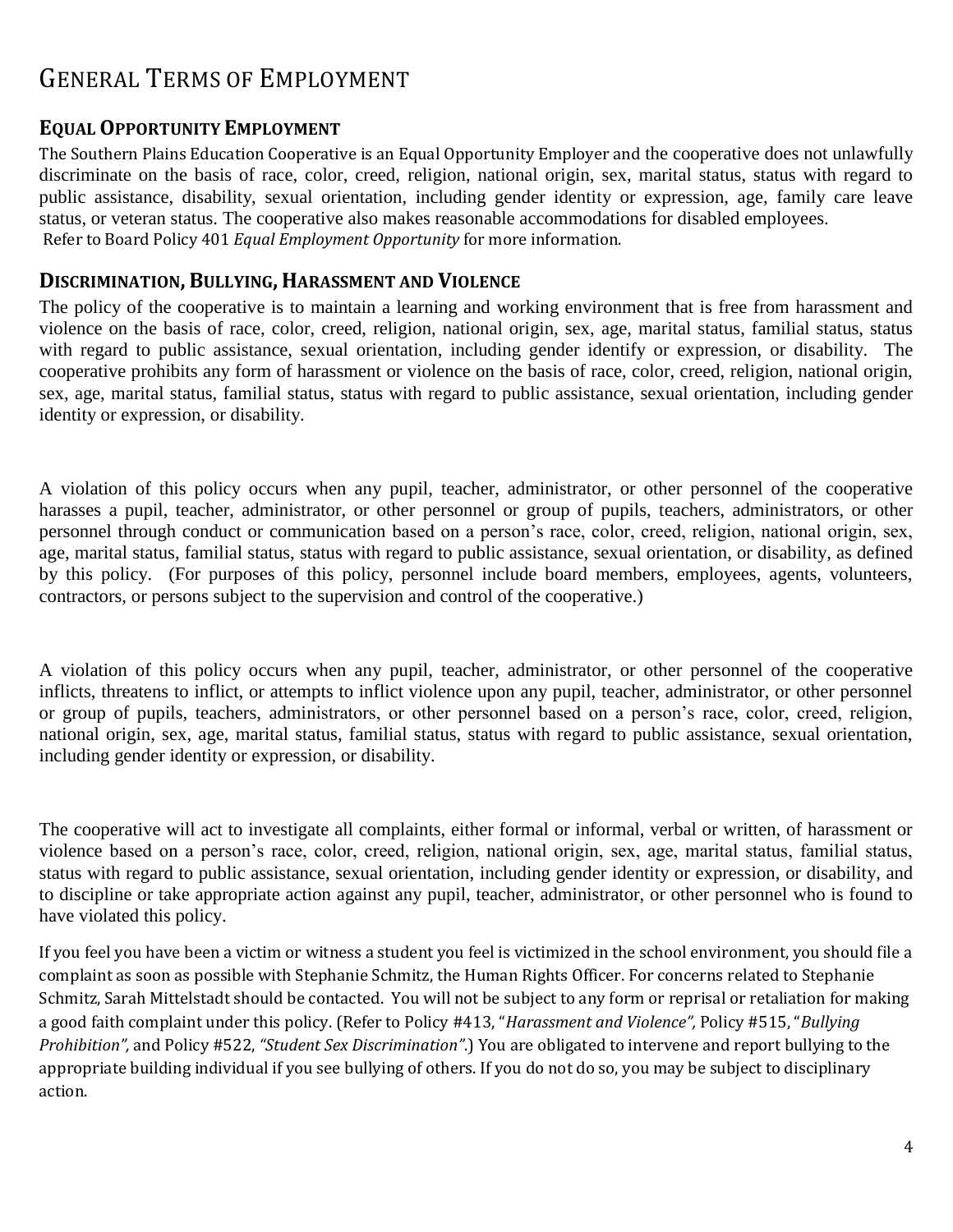Other complaints should be dealt with at the lowest level (going directly to the individual of concern). If concerns persist, these concerns should be brought to the building supervisor, ongoing concerns should be brought to the director. Any staff that is made aware of concerns from students, parents, community members, or others should always be brought to the building supervisor in the relevant district. If assistance is needed, the director is available to support this report.

#### **IMMIGRATION LAW COMPLIANCE**

All offers of employment are contingent on verification of your right to work in the United States. You will be asked to provide original documents, as required by federal law, to sign a Federal Form I-9, Employment Eligibility Verification Form. Identification is required that meets federal requirements to establish work eligibility. If you at any time cannot verify your right to work in the United States, Southern Plains may be obligated to terminate your employment.

## **EMPLOYEE BACKGROUND CHECK**

Southern Plains completes background checks on applicants who receive an offer of employment as described in the Minnesota Child Protection Background Check Act, Minnesota Statute Section 123B.03 or other background checks as allowed by law. The applicant signs a criminal history consent form, which provides permission for Southern Plains to conduct a criminal history background check. If the applicant fails to provide Southern Plains with a signed informed Consent Form and payment for the background check at the time the applicant receives a job offer, the applicant will be considered to have voluntarily withdrawn the application for employment. The offer of employment shall be conditioned upon a determination by Southern Plains that an applicant's criminal history does not preclude the applicant from employment. Southern Plains specifically reserves any and all rights it may have to conduct criminal background checks regarding current employees or applications without the consent of such individuals.

#### **CALENDAR**

Many of the Southern Plains staff members are itinerant and work between multiple school district schedules. Staff members are responsible to ensure they work the appropriate number of contracted days to meet the needs of each of the member districts. Staff should be prepared to present a calendar with the days worked. Staff should keep these days on file for two years.

Southern Plains serves 6 school districts; no one school district dictates the schedule for all the districts. Students need to receive all services possible as designated by their Individualized Education Plan. It is not appropriate to say, "I am not working on Thursday because XYZ School District does not have school."

#### **DISTRIBUTION OF MATERIALS**

Materials should not be distributed by staff for items that are not directly related to cooperative or school district related items without prior authorization from the director.

## **DISTRICT POLICIES**

Please follow the policies and "culture" within each district to the best of your ability. For example, some districts require an identification badge; all Southern Plains staff members are expected to follow this on a regular basis. Make every effort to follow the dress code expectations in each building; work with the building principal if you are unable to do so due to your position.

## **DRIVER'S LICENSE AND DRIVING RECORD**

Employees whose work requires operation of a motor vehicle may be required to present and maintain a valid driver's license. Any changes in your driving record which would hinder driving privileges must be reported to your supervisor immediately. If you lose your right to drive for business, and your job is travel-intensive, you may lose your job.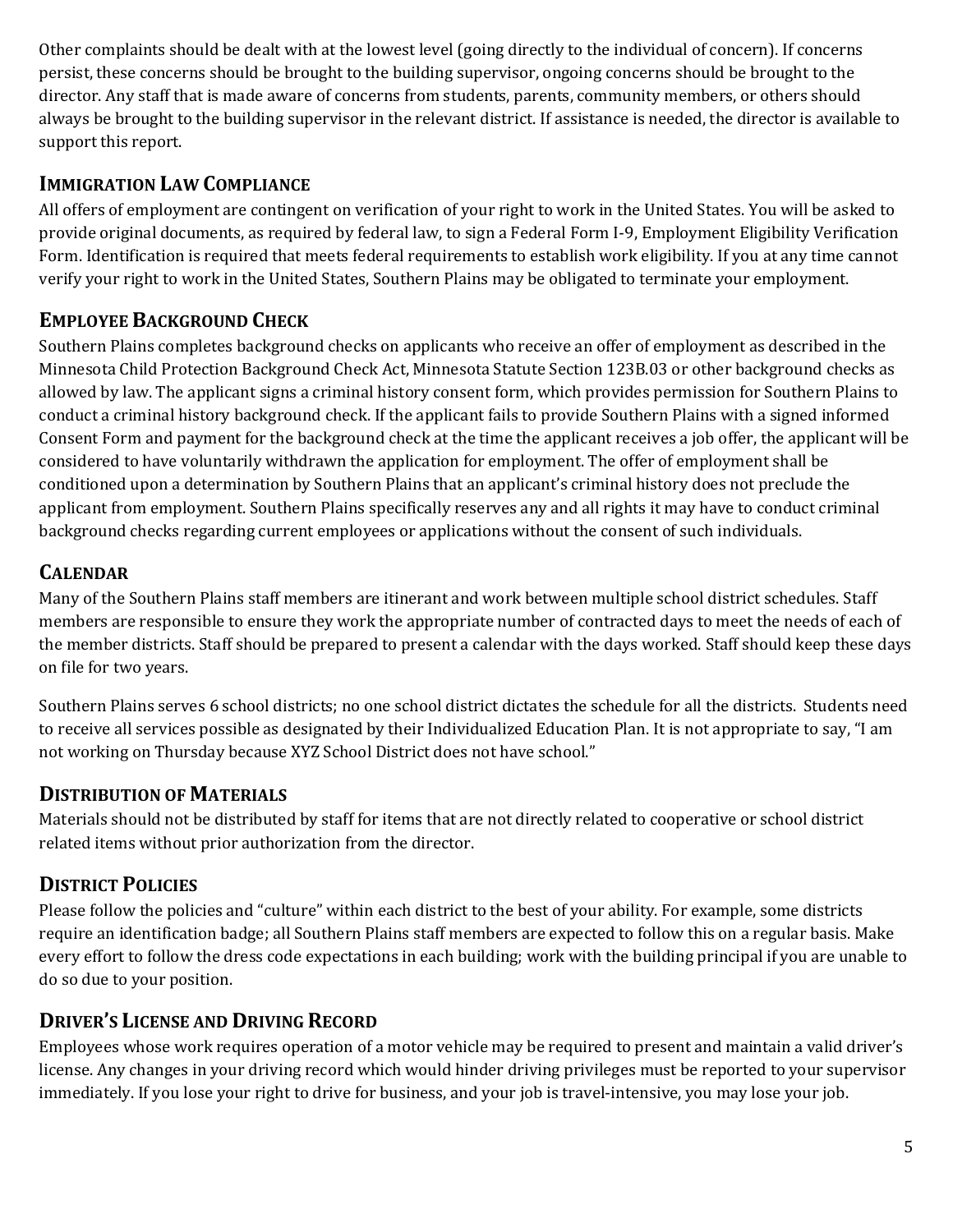If you use your vehicle for work related purposes, you are expected to: 1) drive defensively, 2) wear your seat belt, 3) make accommodations for bad weather including carrying appropriate requirement in your vehicle for your safety and 4) carry proof of insurance on your vehicle as required by law (you may be asked to show proof of vehicle insurance).

#### **TRANSPORTING STUDENTS**

In order for us to be in compliance with transportation laws (MN Statute 171.02, subd 2.b), no one is allowed to transport students, **unless they have received the Type III transportation training, signed the form indicating they have received the training, and signed a waiver to do a background check of your driving record, completed the Special Needs and Knowledge quiz, and completed the Behind the Wheel ride-a-long. This must be done annually. There will be no exceptions to this.**

All staff must use a vehicle from one of our member school districts or the cooperative van. No personal vehicles may be used unless you have the following items and authorization from myself on an annual basis:

- umbrella insurance policy,
- certification from the Department of Transportation inspection within the past year,
- legally required safety supplies (fire extinguisher, ten-unit first aid kit, body fluids cleanup kit) stored in a removable, moisture-and dust-proof container, and
- **three reflective, red triangle, road-warning devices.**

#### **Disclosure Requirements (MS 171.02 sub 2b (h), (i), (j), (k)**

In the event you incur any of the following you are required to disclose in writing within 10 days of conviction to your employer:

- DWI
- **Disqualifying offenses**
- **Moving violations**

A person who sustains a conviction of a moving offense in violation of chapter 169 within three years of the first of three other moving offenses is precluded from operating a Type III school bus for one year from the date of the last conviction.

#### **Controlled Substance and Alcohol Testing MS 171.02 sub 2b (f)**

#### **LICENSE RENEWAL**

All employees requiring a professional license as part of their position are required to provide an updated copy of their professional license to the Southern Plains office. Southern Plains maintains a continuing education committee; staff can submit continuing education credit requests through this committee. Please contact Eric Weedman, [eric.weedman@southernplainsedcoop.org,](mailto:eric.weedman@southernplainsedcoop.org) Chair of the CE Committee with any CE questions.

#### **NON-EXEMPT AND EXEMPT EMPLOYEES**

Employees are classified as either "exempt" or "non-exempt". Non-exempt jobs are generally measured by the hour, require time sheets, and are performed under direct supervision. These employees are subject to overtime pay provisions as provided by the Federal Fair Labor Standards Act (FLSA) and any applicable state laws. Overtime or compensatory time off begins after 40 hours worked in a given calendar week. (The calendar week is defined as 12:01 a.m. Saturday through midnight Friday.)

Exempt employees are those whose duties and responsibilities are exempt from overtime pay provisions as provided by the Federal Fair Labor Standards Act (FLSA) and any applicable state laws. Exempt employees do not keep hourly time records, and are expected to get the job done no matter how long it takes. They are not paid extra if their work takes more than 40 hours in a week.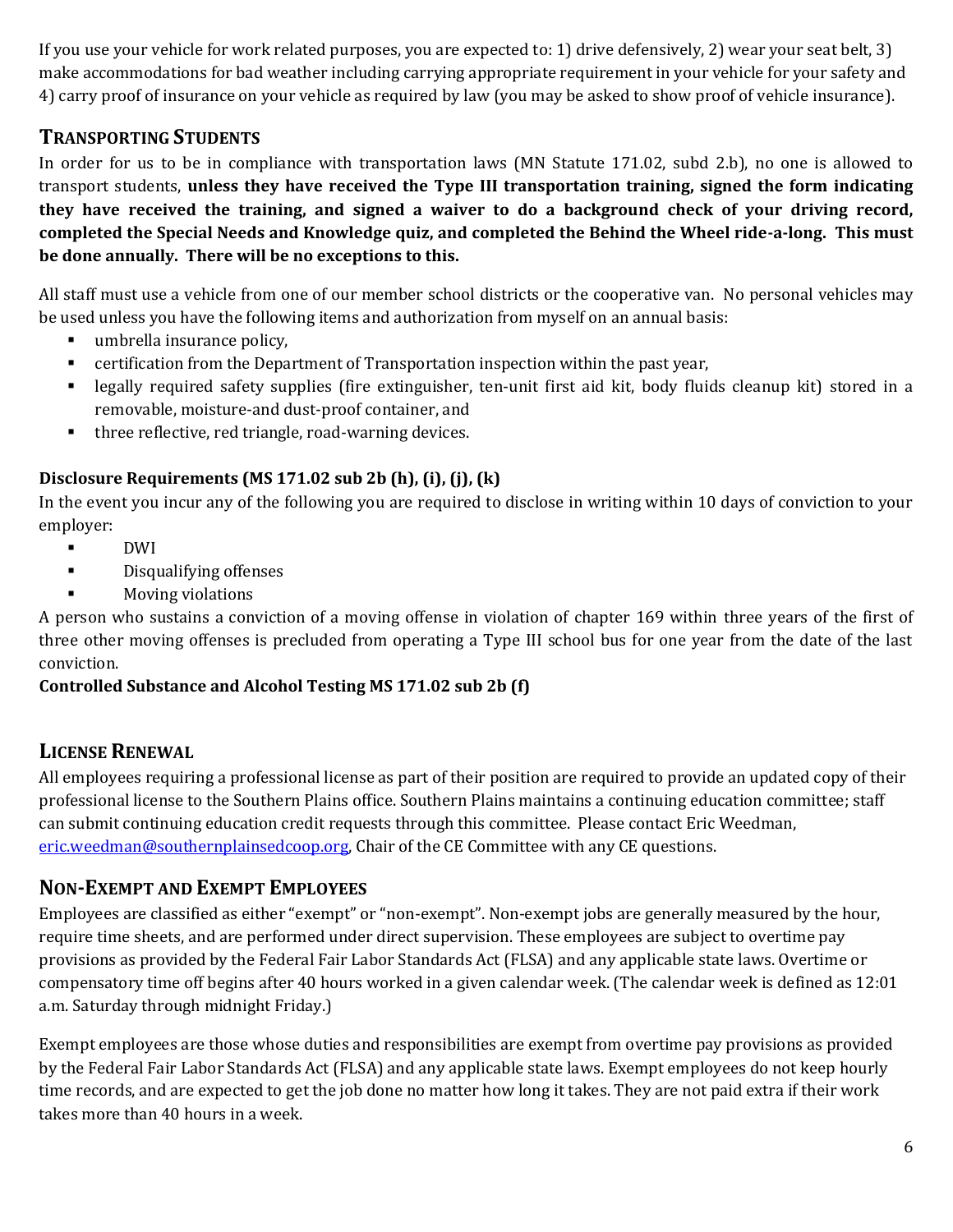For non-exempt employees, hours worked beyond the work day must be pre-approved.

Except in emergencies, all hours beyond the work agreement must be approved in advance by the building principal or director.

Hours must be submitted on a time sheet within one month of the date of the hours worked unless other arrangements have been made with the director.

Classified staff have a paid lunch included in their master agreement. They should not submit for pay for days in which they do not get lunch (i.e. field trips), because they already are paid for that time.

#### **PERSONNEL FILE**

Southern Plains maintains an employee personnel file. Keeping your personnel file up-to-date is important. You may see information in your own personnel file by making a request in advance to review it during regular hours in the presence of an appointed office staff. You may also request to receive copies of all documents in your file. All medical records, if any, will be kept in a separate file.

#### **PERSONAL INFORMATION**

Southern Plains staff needs to keep updated contact information for all employees in case of an emergency. In order to ensure this information is kept up to date; all staff should notify the office of any changes in name, address, and phone number. For at least one year following employment, staff should provide updated information. . It is your responsibility, when experiencing a family status change, to notify Southern Plains office personnel in writing within 30 days for benefit modifications.

#### **PURCHASING MATERIALS**

Southern Plains staff should seek permission prior to purchasing items for which she/he anticipates obtaining reimbursement. No items will be purchased using cooperative dollars that will be utilized through individual's personal technology accounts such as Kindle or Audible. Applications will not be purchased for individual's personal technology devices.

Paraprofessionals should contact their assigned case manager if they are in need of any supplies. The districts are obligated to provide the lowest cost items, not always the preferred type of school supplies.

Individuals that have input into purchasing materials (this includes, but is not limited to, all certified and classified staff involved in purchasing) may not accept gifts of more than \$5 from vendors. Donations may be made to the school; however, employees may not accept sample curriculum, iPads, meals, etc. for personal use.

#### **RESTRICTIVE PROCEDURES**

Restrictive procedures are the use of physical holding or seclusion in an emergency:

- Restraint: physical intervention intended to hold a child immobile or limit a child's movement and where body contact is the only source of physical restraint.
- Seclusion is defined as confining a child alone in a room from which egress is barred (the student is not allowed to leave). Removing a child from an activity to a location where the child cannot participate in or observe the activity is NOT seclusion. Seclusion rooms must be registered with the commissioner and have a written notice from local authorities that it complies with the state code.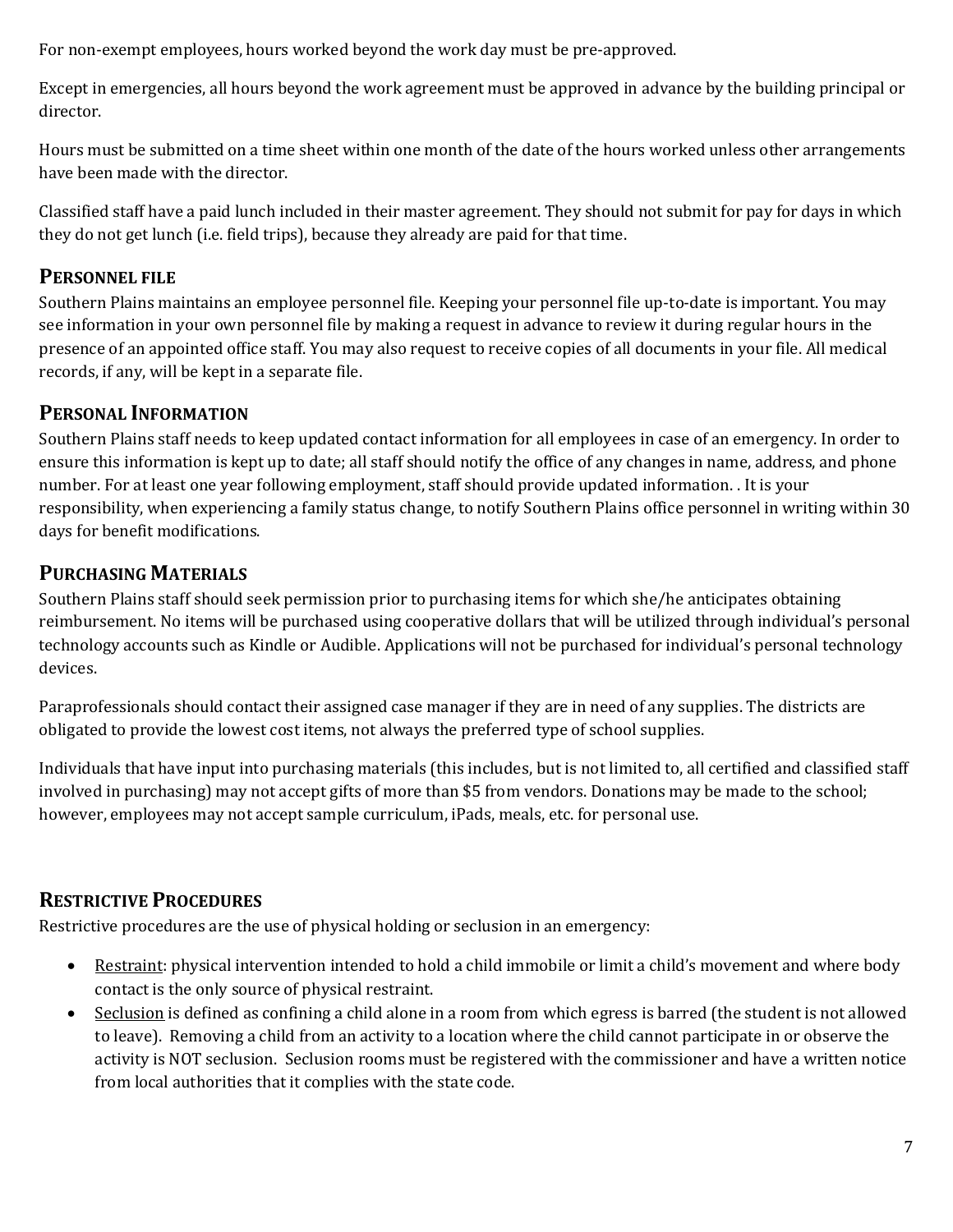**Emergency** is defined as a situation where immediate intervention is needed to protect a child or other individual from physical injury or to prevent serious property damage.

It is not allowed to physically carry or restrain students unless it is written in the Individual Education Plan.

The only types of restraints allowed within the Southern Plains Education Cooperative (SPEC) districts are those taught in the Crisis Prevention Intervention (CPI) training. If you use restraints and have not been trained on these techniques in the last year, you will need to take the course or refresher course. At this time, we have **no** registered seclusion rooms in any of our member districts; if you feel a room is being used for seclusion, please contact the Southern Plains Director.

If you work with students who are at risk for creating emergency situations, you will need to participate in the Restrictive Procedures Training offered by SPEC. Once you have this training and use a restraint, there are several forms that must be completed. The training discusses the appropriate forms.

#### **WAGE DISCLOSURE**

Southern Plains does not restrict employees' right to discuss their wage with others and will not retaliate for disclosing their pay. Minnesota Statute 181.172.

## LEAVES

All individuals are responsible to ensure they are familiar with their work agreement or contract. Provide complete information in Aesop. Additional information may be requested to interpret the contract or agreement.

## **SICK LEAVE**

Sick leave can be taken in any increment. For leave less than four hours, please make every effort to find staff within the programs to cover the needs of students without using a substitute. The administration reserves the right to require sick leave be taken in half-day increments.

#### **PARENTAL LEAVE**

According to Minnesota Statute 181.9412, employees are entitled to take up to 16 hours of unpaid leave a year to attend school conferences and "school related activities" that cannot be scheduled during non-work hours.

## **ATTENDANCE/TIME OFF FROM WORK**

You should be ready to work at the beginning of your assigned daily work hours. As soon as you know you will be unable to report to work, or if you will arrive late, log the absence in Aesop immediately.

Consistency in attendance is important for work productivity and services to students. It is understood individuals have illnesses and family emergencies; it is important to take time to regain health and support family. However, any time you are absent or late impacts our ability to deliver services, negatively impacts the reputation of Southern Plains, and places extra burdens on your coworkers. Excessive absenteeism or tardiness may result in corrective measures, up to and including termination. If you have been absent for three consecutive days without notification, you will be considered to have voluntarily resigned.

Patterns of absenteeism or tardiness may result in discipline even if the employee has not yet exhausted available paid time off. Absences due to illnesses or injuries that qualify under the Family Medical Leave Act (FMLA) will not be counted against an employee's attendance record. Medical documentation within the guidelines of the FMLA may be required in these instances.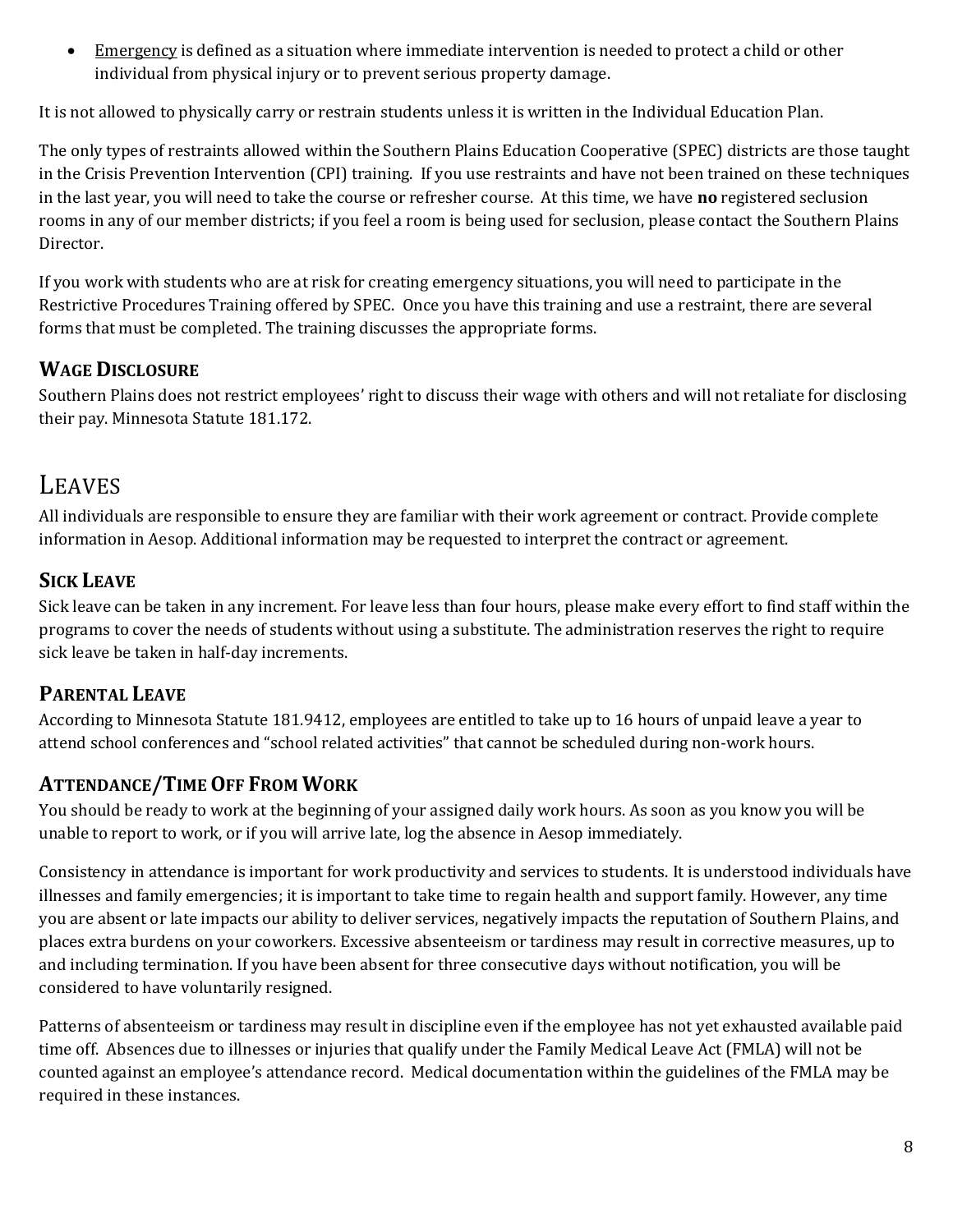#### **FAMILY AND MEDICAL LEAVE ACT**

Employees may have rights under the Family and Medical Leave Act (FMLA) for leave without risk of disciplinary action. FMLA may be taken for the following reasons:

- For the birth and care of a newborn child of the employee,
- For placement with the employee of a son or daughter for adoption or foster care,
- To care for a spouse, son, daughter, or parent with a serious health condition,
- To take medical leave when the employee is unable to work because of a serious health condition, or
- For qualifying exigencies arising out of the fact the employee's spouse, son, daughter, or parent is on active duty or call to active duty status as a member of the National Guard or Reserves in support of a contingency operation.
- Additional leaves may be taken within the confines of the FMLA.

Employees are responsible to notify the cooperative 30 days prior to taking the FMLA leave whenever the leave is foreseeable. When 30 days is not possible, the employee must provide as much notice as possible and follow all call-in procedures. Employees also need to complete the forms online to request and certify FMLA leave.

If you have questions or would like to review the cooperative's policy, please contact Megan Heller.

#### **SCHOOL CANCELLATION**

Staff should follow the calendar of the district in which they work, and itinerant staff should have a calendar of their hours and locations available should it be requested.

If school is cancelled, for weather or school activities, staff within that district and programs will be cancelled. Itinerant staff will only be cancelled for districts that are cancelled; they will be expected to service schools that are open.

Make up time will be the responsibility of the individual staff when assigned by the district, but the director reserves the right to make up time if needed.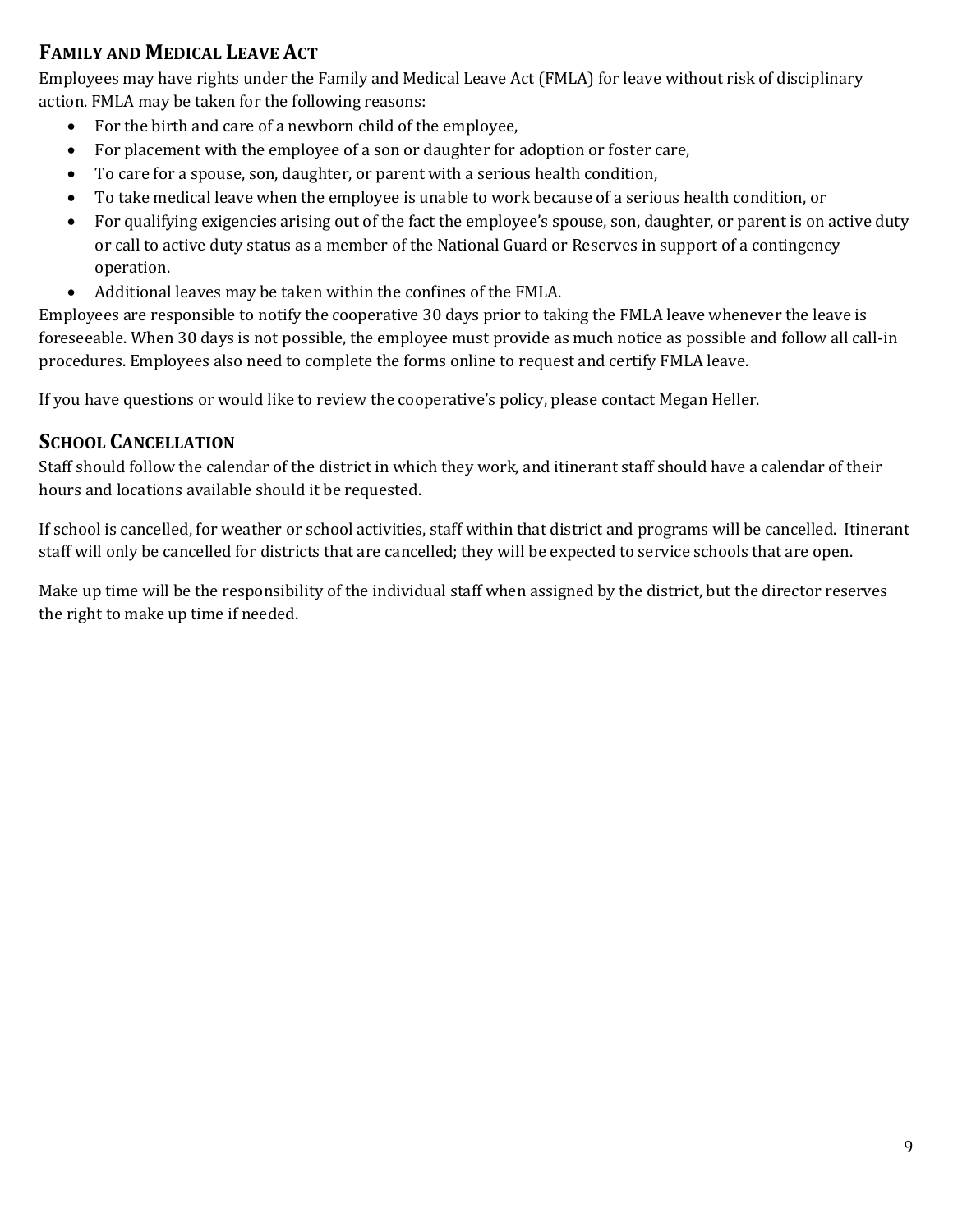#### PARAPROFESSIONAL

#### Call-In Procedure for Absences

This procedure is to be followed by all employees of Southern Plains Education Cooperative. As soon as you become aware that you will not be able to work please log-in or call:

#### **LOG-IN: login.frontlineeducation.com CALL**: **1.800.942.3767**

All staff **must be knowledgeable** of your Master Agreement and follow the proper procedure for calling in to request a leave of absence (stating a reason) and to obtain a sub.

| <b>HR REASON</b>                                                          | <b>DESCRIPTION</b>                                                                                                                                                                                                                                                                                                                 |
|---------------------------------------------------------------------------|------------------------------------------------------------------------------------------------------------------------------------------------------------------------------------------------------------------------------------------------------------------------------------------------------------------------------------|
|                                                                           |                                                                                                                                                                                                                                                                                                                                    |
| <b>Association Leave</b>                                                  | Association/Bargaining Unit (Local); Please list specific reason for absence                                                                                                                                                                                                                                                       |
| <b>Education Minnesota</b>                                                | Association/Bargaining Unit (State); Please list specific reason for absence                                                                                                                                                                                                                                                       |
| Jury Duty                                                                 | Court Jury Duty; only to be used when called to be on a jury. A copy of check will be required following<br>service.                                                                                                                                                                                                               |
| Local Funeral No Sub                                                      | Local funerals (per Master Agreement) 2 hours or less, no sub is needed; Additional information may<br>be requested                                                                                                                                                                                                                |
| P Im Fam SkLv Loss5<br>(Para Immediate Family Sick Leave Loss 5)          | Illness or Injury - Immediate Family Member: parents, child, spouse, siblings, of employee or<br>spouse (Name of individual and relationship. Additional physician verification may be required. Subd<br>1)<br>5 days per year - Loss of Sick Leave                                                                                |
| P Ext Fam Ber/III L2<br>(Para Extended Family Bereavement/Illness Loss 2) | Death or Serious Illness - Other Family Members: aunts, uncles, grandparents, grandchildren,<br>nieces, nephews, sons-in-law, daughters-in-law or first cousins of employee or spouse. (Name of<br>individual and relationship. Additional physician verification may be required. Subd 2)<br>2 Days per year - Loss of Sick Leave |
| <b>Parental Lv Deduct</b>                                                 | Pay deduct hourly - for Child School Activity; List the school activity                                                                                                                                                                                                                                                            |
| Personal Leave                                                            | Specify reason                                                                                                                                                                                                                                                                                                                     |
| Personal Ly Deduct                                                        | Pay deduct - Overuse of Personal Leave; Specify reason                                                                                                                                                                                                                                                                             |
| Pregnancy/Adopt Lve                                                       | Medical forms required                                                                                                                                                                                                                                                                                                             |
| Professional                                                              | List reason for leave (i.e. Crisis Prevention Intervention; IEP Meeting). These are leaves that do not go<br>through staff development.                                                                                                                                                                                            |
| Substitute (Winnebago only)                                               | List who you are subbing for.                                                                                                                                                                                                                                                                                                      |
| <b>Special Permission</b>                                                 | List reason for leave, these are specifically approved by Coordinator (classes towards teaching<br>degree, tests for degree, etc)                                                                                                                                                                                                  |
| Sick Child                                                                | Minor Child Loss of Sick Leave                                                                                                                                                                                                                                                                                                     |
| Sick Leave Deduct                                                         | Pay deduct - If you have no sick leave remaining.                                                                                                                                                                                                                                                                                  |
| <b>Sick Leave Self</b>                                                    | Personal Illness:                                                                                                                                                                                                                                                                                                                  |
| Staff Development                                                         | Submit paper form to SPEC Ofc. If this was approved by a member district, please indicate so and list<br>the chair of the committee.<br>1ST Report of Injury Form required                                                                                                                                                         |
| <b>Work Comp</b>                                                          |                                                                                                                                                                                                                                                                                                                                    |

#### **Please make every effort to contact Aesop by 6:00 AM.**

#### SAVING YOUR ABSENCE REQUEST:

SAVE

Absence Management will find a substitute

SAVE & ASSIGN

ASSIGN YOUR OWN SUBSTITUTE. WARNING! CLICKING THE "SAVE AND ASSIGN" BUTTON INDICATES THAT YOU HAVE PREARRANGED WITH THE SUBSTITUTE THAT YOU ARE GOING TO ASSIGN ON THE NEXT PAGE.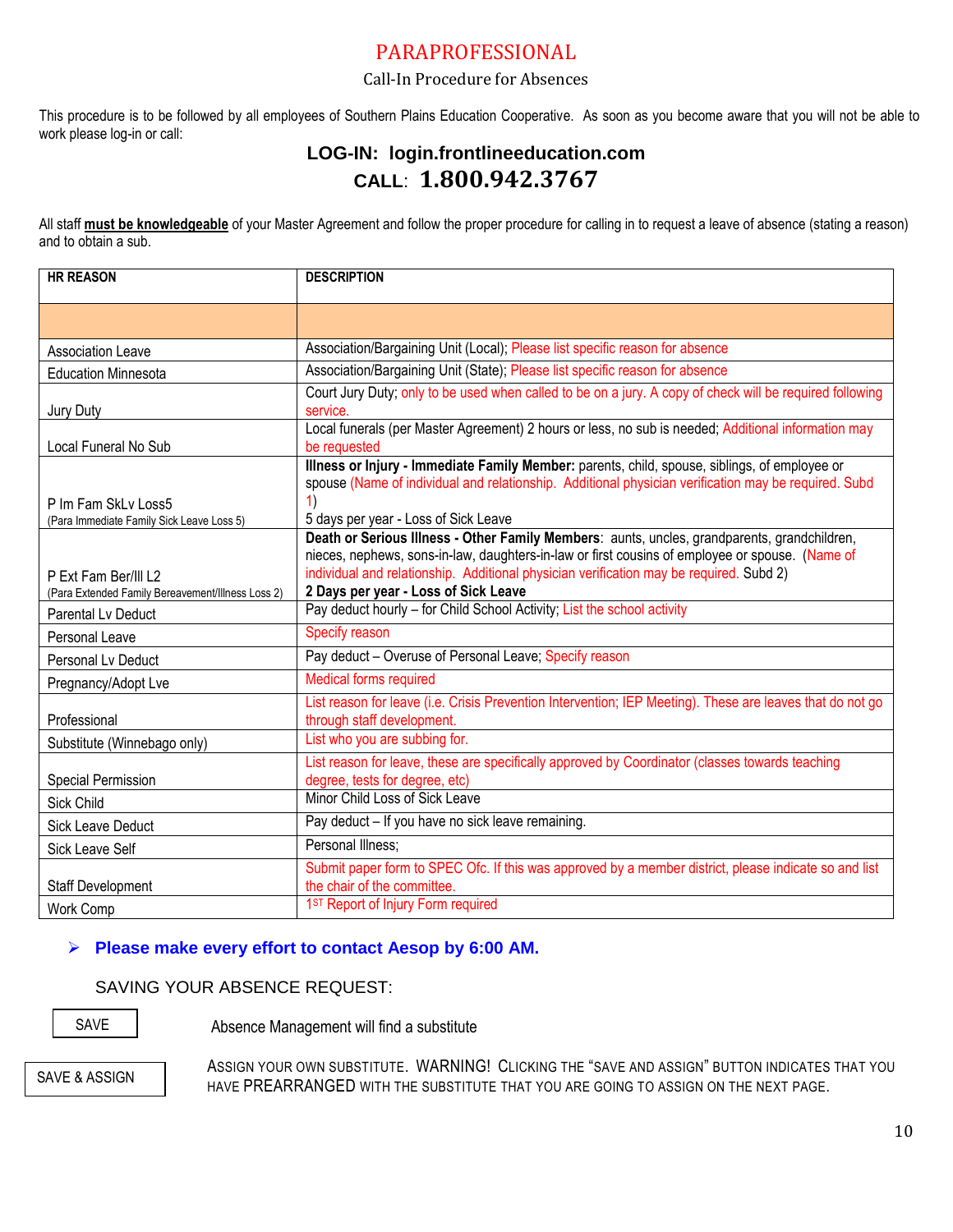## TEACHER

## CALL-IN PROCEDURES FOR ABSENCES

This procedure is to be followed by all employees of Southern Plains Education Cooperative. As soon as you become aware that you will not be able to work please log-in or call:

#### **LOG-IN: login.frontlineeducation.com CALL**: **1.800.942.3767**

All staff **must be knowledgeable** of your Master Agreement and follow the proper procedure for calling in to request a leave of absence (stating a reason) and to obtain a sub.

| <b>HR Reason</b>           | <b>Description</b>                                                                                                                                                                                              |  |  |
|----------------------------|-----------------------------------------------------------------------------------------------------------------------------------------------------------------------------------------------------------------|--|--|
|                            |                                                                                                                                                                                                                 |  |  |
| <b>Association Leave</b>   | Association/Bargaining Unit - Local Level; Please list specific reason for absence                                                                                                                              |  |  |
|                            | Sick Leave days deducted (Refer to Master Agreement); Specify name of individual and relationship;<br>additional physician verification may be required (parents, brothers, sisters, husband, wife, children of |  |  |
| Family Leave A             | employee or spouse)                                                                                                                                                                                             |  |  |
|                            | Loss of Sick Leave (Refer to Master Agreement) death, serious illness (aunt, uncle, grandparents,                                                                                                               |  |  |
| Family Leave B             | grandchildren, nieces, nephews, sons-in-law, daughters-in-law, or first cousins of employee or spouse.<br>Specify name of individual and relationship; additional physician verification may be required        |  |  |
| <b>Education Minnesota</b> | Association/Bargaining Unit - State Level; Please list specific reason for absence                                                                                                                              |  |  |
|                            | Indicate activity; the relevant district must approve this expenditure                                                                                                                                          |  |  |
| Extracurricular            |                                                                                                                                                                                                                 |  |  |
| Jury Duty                  | Court Jury Duty; only to be used when called to be on a jury. A copy of the check will be required following<br>service.                                                                                        |  |  |
|                            | Local funerals (per Master Agreement) 2 hours or less, no sub hired/covered from within; Note the name                                                                                                          |  |  |
| Local Funeral No Sub       | of the individual who's funeral you will attend.                                                                                                                                                                |  |  |
| Paperwork Days             | Paperwork day List the tasks you intend to complete including the initials of students.                                                                                                                         |  |  |
| Parental Ly Deduct         | Pay deduct - for Child School Activity; List the school activity                                                                                                                                                |  |  |
| Personal Leave1            | No information needed                                                                                                                                                                                           |  |  |
| Personal Ly Deduct         | Pay deduct - Overuse of Personal Leave; A reason must be stated                                                                                                                                                 |  |  |
| Pregnancy/Adopt Lve        | Medical forms required                                                                                                                                                                                          |  |  |
| Professional               | Specify reason (i.e. CTIC meeting)                                                                                                                                                                              |  |  |
| Sick Child                 | Sick leave for a minor child                                                                                                                                                                                    |  |  |
| <b>Sick Leave Deduct</b>   | Pay deduct - Overuse of Sick Leave & Family Bereavement                                                                                                                                                         |  |  |
| Sick Leave Self            | Personal Illness                                                                                                                                                                                                |  |  |
|                            | Submit paper form to SPEC Ofc. If this was approved by a member district, please indicate so and list the                                                                                                       |  |  |
| Staff Development          | chair of the committee.                                                                                                                                                                                         |  |  |
| Work Comp                  | 1 <sup>st</sup> Report of Injury form required                                                                                                                                                                  |  |  |

#### **Please make every effort to contact Aesop by 6:00 AM.**

LOSS OF PREP. There is no place on the system for teachers to indicate if their class will be covered by a colleague. If this is the case, you should select "No sub required," and note the name of the teacher subbing for you in the "Notes to Administrator" box**. If a name is not provided, your colleague will not receive payment for his/her loss of prep time.**

SAVING YOUR ABSENCE REQUEST:

SAVE

Absence Management will find a substitute

SAVE & ASSIGN

Assign your own substitute. WARNING! Clicking the "save and assign" button indicates that you have PREARRANGED with the substitute that you are going to assign on the next page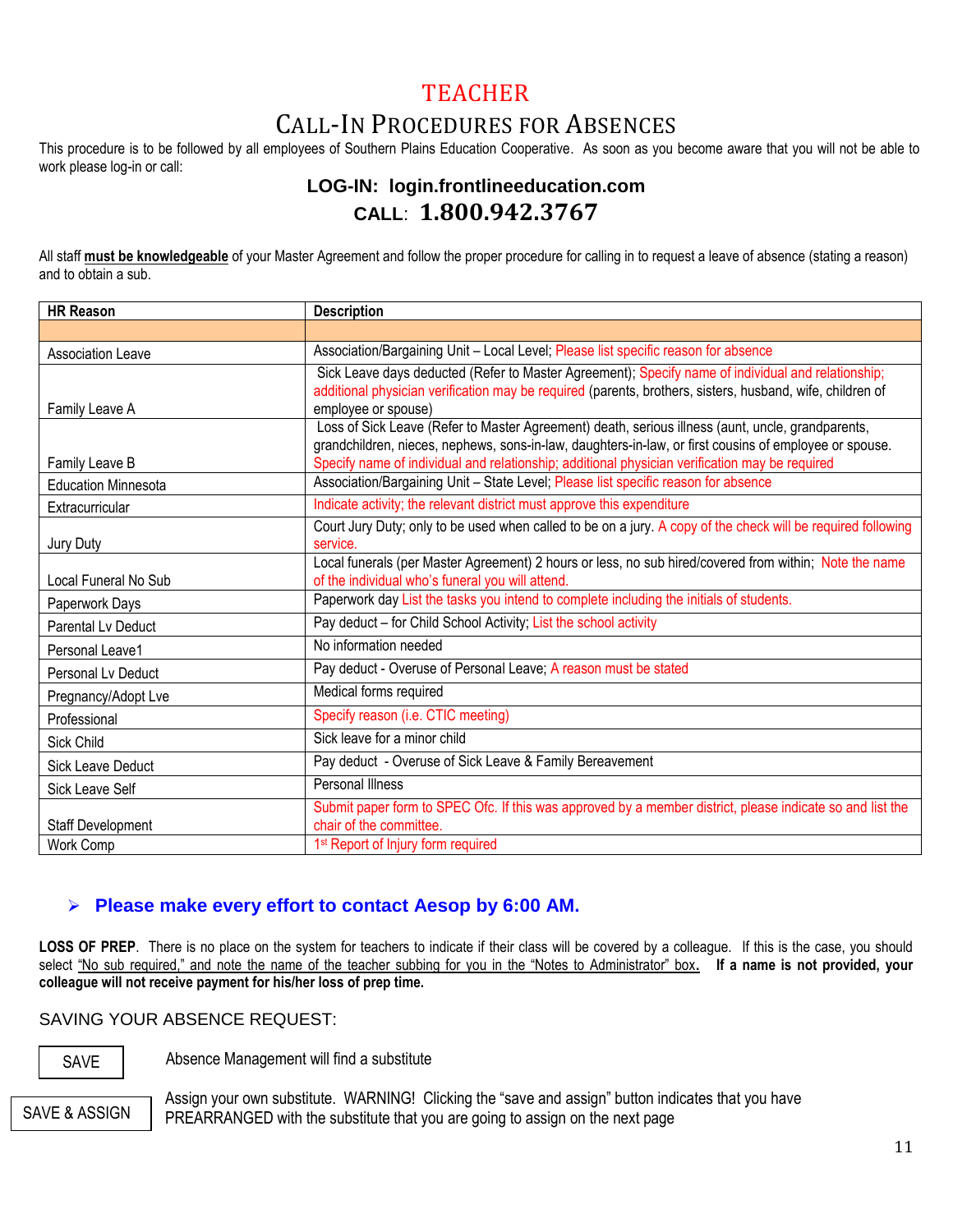# PAYROLL AND REIMBURSEMENTS

#### **PAYMENT INFORMATION**

Every effort is made to avoid errors in your pay. If you believe an error was made, contact Julie immediately. The staff will take the necessary steps to research the problem and to assure that any necessary correction is made promptly.

Pay dates are the  $25<sup>th</sup>$  of each month of the Friday prior if the date falls on a weekend.

To access the Employee Self Service system to view your pay stub, go to the Southern Plains website. Your employee ID is your ID#. The first time you log into the system your password will be the last four digits of your social security number; you will be prompted to change this after you log into the system the first time.

#### **EXPENSE REIMBURSEMENT**

You must have written authorization prior to incurring an expense on behalf of Southern Plains Education Cooperative. To be reimbursed for all authorized expenses, you must submit an expense report accompanied by original receipts (detailed receipts must be provided) and approved by your supervisor. Expenses must be submitted within one month of the expenditure on the "Expense Form" located on the Southern Plains website.

Checks are written on the second and fourth Thursday of each month.

If the employee is directed to attend a training that involves overnight stay, meal reimbursements will be provided at the following rate:

Nonmetro \$30 per day Metro \$40 per day Out of state travel will be at the federal IRS rate which can be identified a[t www.gsa.gov/perdiem](http://www.gsa.gov/perdiem)

#### **TIME SHEETS**

All time sheets should include:

- 1) total hours
- 2) an hourly rate of pay
- 3) a total salary
- 4) a signature

Completed time sheets are due to Dawn Becker on the first working day of the month in which the check will be issued.

#### **VERITIME**

Southern Plains is transition to Veritime, which is a timeclock system. This is needed because of the Affordable Care Act, Special Education Fiscal Compliance, and the Fair Labor Standards Act require that there be documentation of actual hours worked.

This will not change the way you are paid, it is a tracking system that replaces time sheets.

- Time must be entered daily. Always enter the actual time worked; however, you do not need to clock out for lunch times of 30 minutes or less.
- If there is any 15 minute time or more that is not included in your original work agreement that you do not work, you must include this time in Aesop.
- Whenever possible, clock in using the "barcode"; however, it is acknowledged that there are times that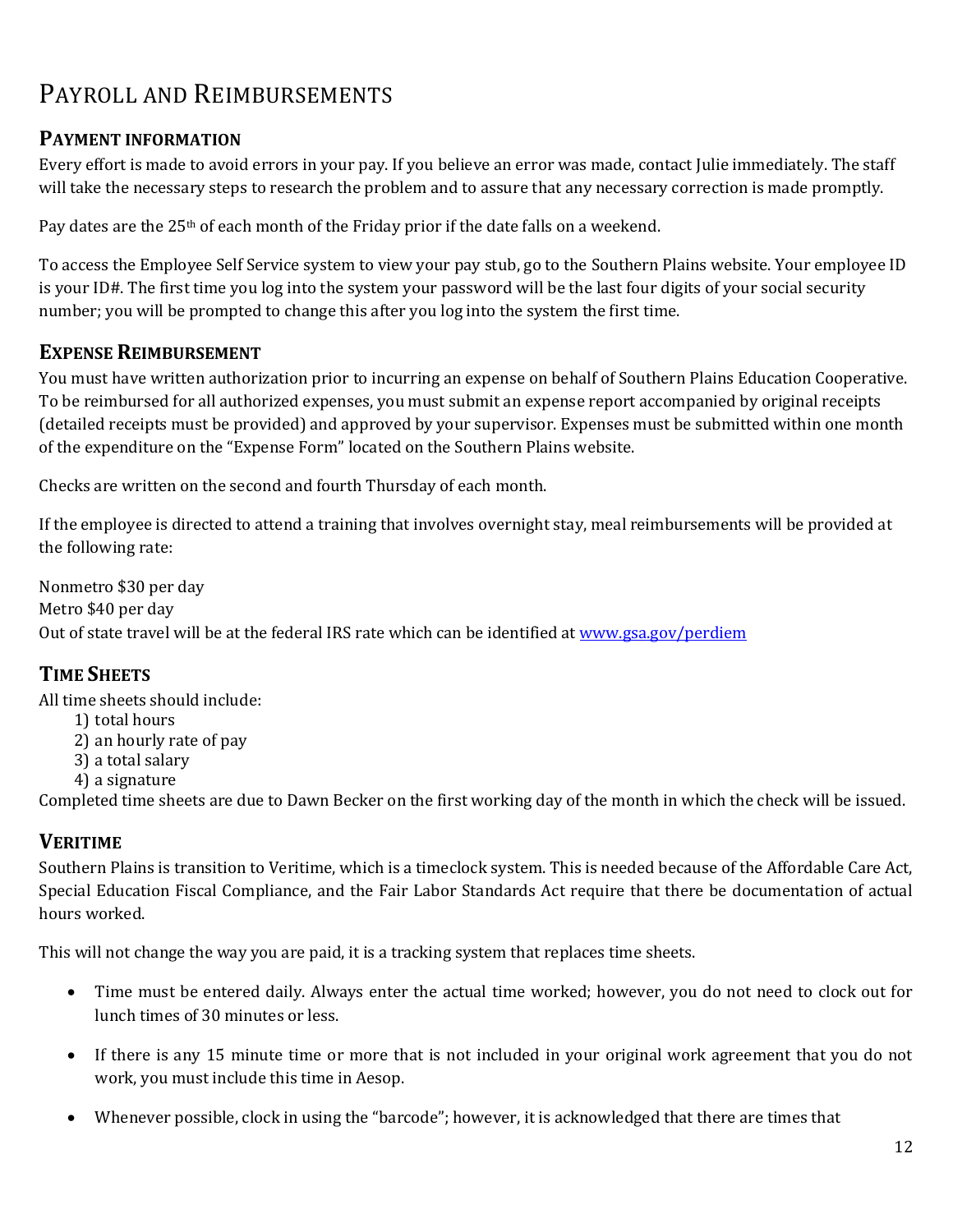- Any time you arrive early or stay later than your contracted time must be prior approved (verbally or via email) with your coordinator.
- Submit your time at the end of the last working day each week. **By "submitting" your time, you are indicating that this time is a complete and accurate reflection of your time.**

Time that is entered in the Veritime system (such as riding the bus) that is more than your original work agreement will be paid as "gap" time. This time is paid in the following month. Only hours that are more than 40 hours worked per week are hours that count as "overtime".

#### **STIPENDS**

All stipends need prior approval. Stipends that are NOT contract related should be submitted on a PAYROLL PAYMENT VOUCHER, which is available in SPEC office. The voucher should list:

- 1) the hours worked
- 2) the amount of salary to be paid

The voucher must be submitted to Laura Teveldal on the first working day of the month in which the check will be issued and needs to be signed by both the employee and the supervisor.

#### **PAY CHECKS**

Monthly paychecks are issued through automatic deposit. The auto-deposits are made on the 25<sup>th</sup> of each month.

Employees submitting time sheets or payment vouchers, or those requesting extra duty pay will be paid the month following the date of work.

#### **AUTO DEPOSIT**

If your auto deposit is split between two accounts (one designated as a dollar amount and the other as a percentage), the dollar amount you designated may be greater than the total of your ADDITIONAL summer check. In this case, the check will be automatically deposited into the account designated as a percentage. If you wish to change this, you must notify Julie/Sue C. by the first working day of the month in which the check will be issued. No adjustments will be made after the auto deposit transaction has been completed.

#### **WAGE GARNISHMENTS**

When court-ordered deductions are to be taken from your paycheck, Southern Plains Education Cooperative acts in accordance with the Federal Consumer Credit Protection Act, which places restrictions on the total amount that may be garnished from your paycheck.

# **BENEFITS**

## **CREDIT APPROVAL FOR LANE CHANGES (CERTIFIED STAFF)**

The master agreement provides for salary lane changes for employees who improve their professional skills by continuing their graduate education. In order to count toward a lane change, a course must be germane to their assignment as determined by the director. Course credit approval forms must be completed and submitted to your director **before** you take the course. When credits have been earned, submit to the lane change form with appropriate documentation. Both of these forms are located on the Southern Plains website.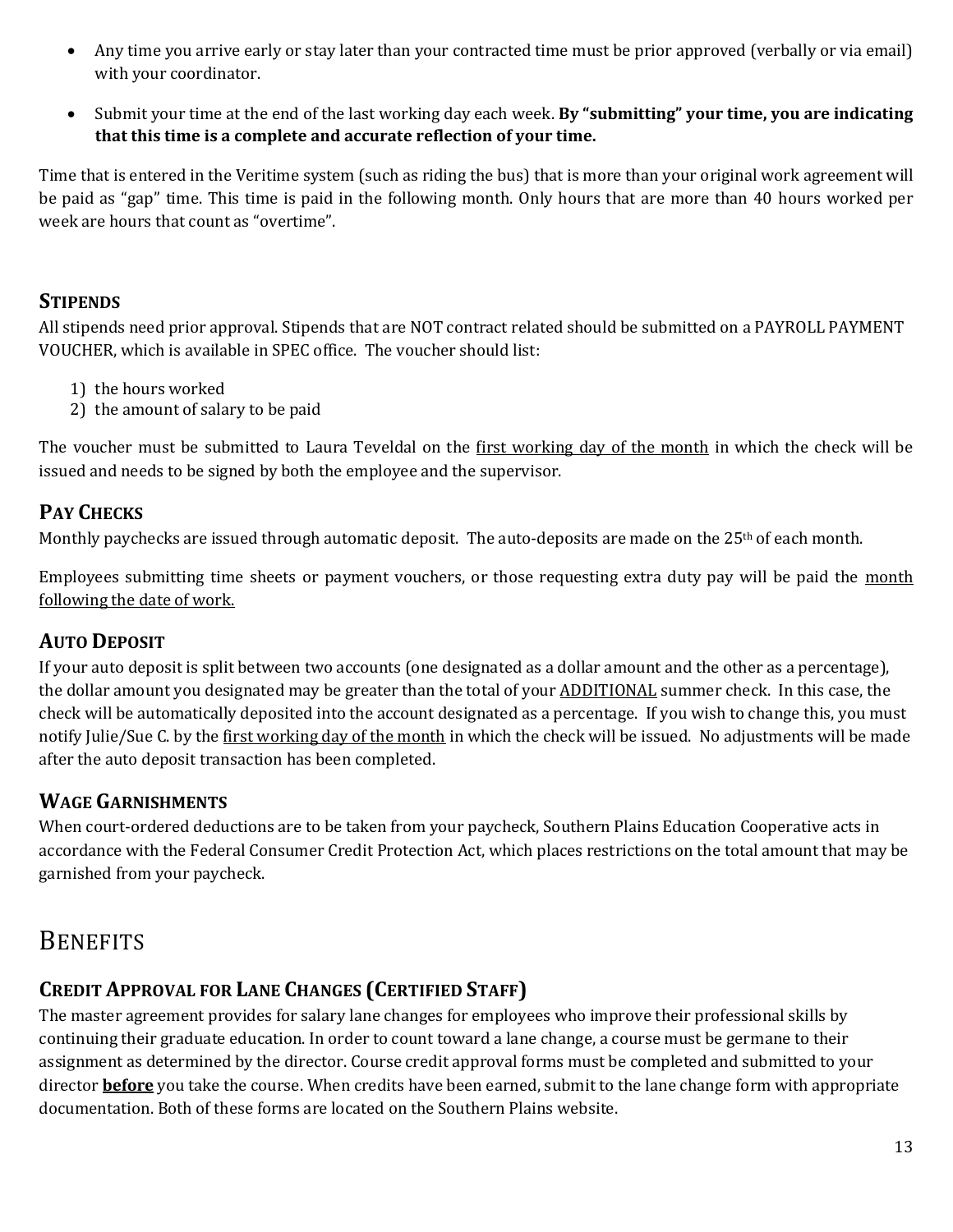#### **DISABILITY INSURANCE**

The cooperative pays the premium for a long-term disability insurance policy for eligible employees. There is a 120 day continuous workday waiting period of eligibility (30 days for employees with 5 or less years of experience). The policy pays 66 2/3% of an employee's normal pay, subject to taxation, up to age 65 if necessary for continuing disability.

## **FLEXIBLE SPENDING ACCOUNTS**

The Southern Plains Education Cooperative maintains a flexible spending plan to which eligible employees may contribute pre-tax dollars from their pay to cover either of the following areas:

- 1. Unreimbursed Medical Expenses
- 2. Child Care Expenses

By participating in the Flexible Savings Account, employees can receive reimbursement of these before tax dollars and save themselves money.

## **HEALTH INSURANCE**

Currently Southern Plains provides several health insurance programs in combination with the Fairmont Area School District. Plans currently offer employee only or family coverage Plan reimbursements depending upon collective bargaining and work agreements.

#### **LIFE INSURANCE**

In most collective bargaining agreements/work agreements, the cooperative pays the premium for basic life insurance for eligible employees. This insurance currently has an accidental death and dismemberment provision.

## **RETIREMENT**

#### *PERA & TRA*

All employees of Southern Plains Education Cooperative who meet minimum requirements of hours worked in a year are covered under either the Public Employee's Retirement Association or the Teacher's Retirement Association. The school district and the employer both contribute to those mandated state retirement plans in an amount set by law. Further information is available on the PERA website a[t www.mnpera.org](http://www.mnpera.org/) or the TRA website a[t www.tra.state.mn.us](http://www.tra.state.mn.us/)

#### *DEFERRED ANNUITIES – 403(B)*

The school district sponsors district-approved companies who provide 403(b) deferred annuities/mutual funds. Depending upon work agreements, employees may contribute to these annuities with pre-tax dollars up to the maximum allowed by law. In some contracts/agreements, the employer will match a portion of the employee contribution up to the maximum specified in the contract/agreement. Please check your contract/agreement to see if there is any employer match and contact Elaine if you are interested in signing up to participate in the 403(b) program.

## *SOCIAL SECURITY (FICA)*

As an employee of the Southern Plains Education Cooperative, you are automatically covered under the Federal Social Security Act. You and Southern Plains contribute a portion of your gross salary to Social Security as required by law.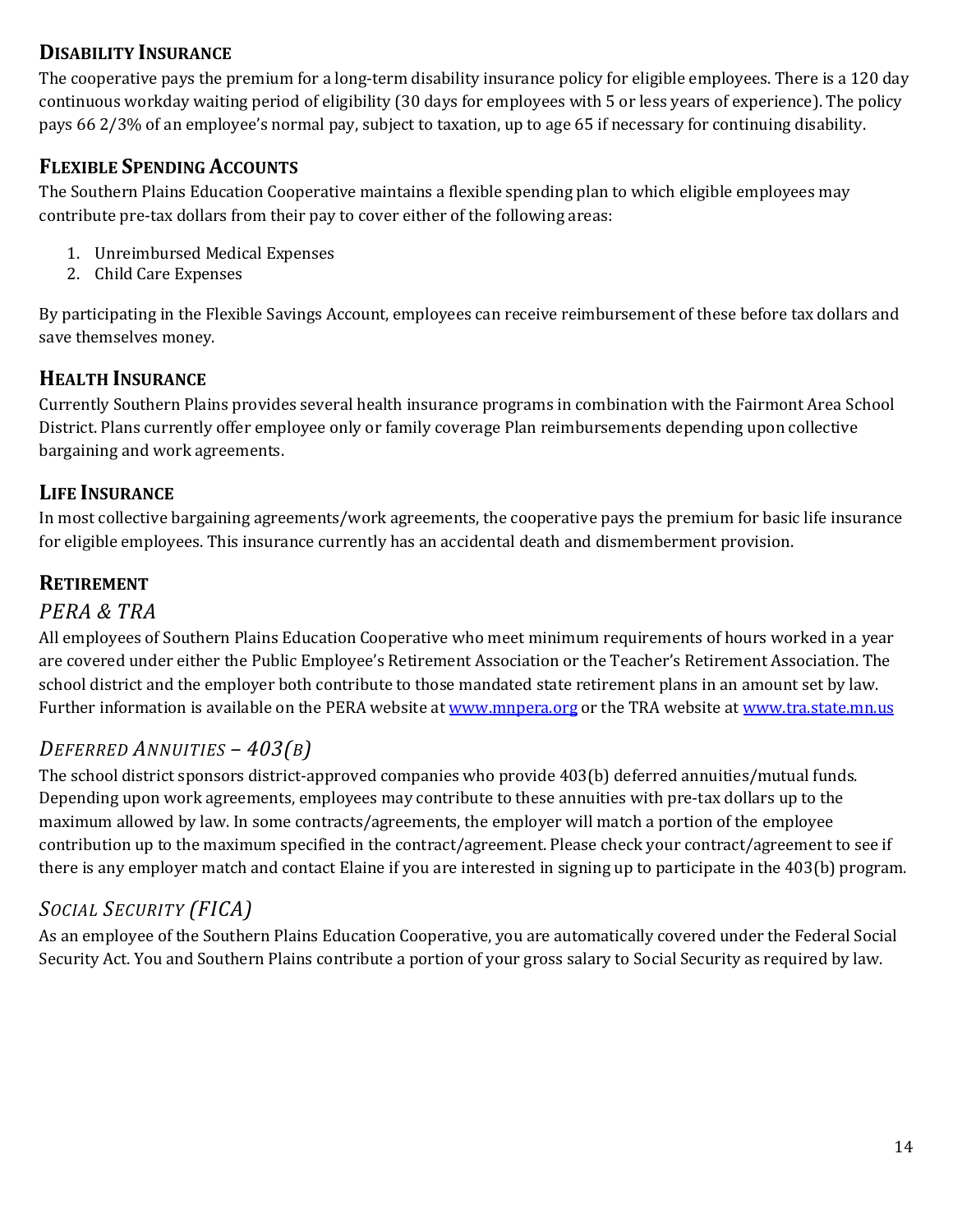#### **STAFF DEVELOPMENT**

Southern Plains assists employees in continuing education by subsidizing attendance at conferences and workshops and by providing on-the-job training in some areas. Requests for inservices should be submitted in writing on the Staff Development Request form available on the Southern Plains website.

## **WORKERS' COMPENSATION**

All employees are entitled to Workers' Compensation benefits. This coverage is automatic and immediate and protects you from on-the-job injury. An on-the-job injury is defined as an accidental injury suffered in the course of your work, or an illness which is directly related to performing your assigned job duties. All injuries or illnesses arising out of the scope of your employment must be reported immediately. Employees returning to work and may be required to bring a doctor's clearance for returning to work.

Any employee who is injured on the job should report the injury to Megan Heller at the SPEC Office within 24 hours; please complete the First Report of Injury Form (FROI). Reports should be made whether or not an individual anticipates they need to go to the doctor. The employee should also report to Megan if they will go to the doctor after a period of time following the initial report. The form can be faxed to Megan at 507-238-2361. If the injury is serious, seek medical treatment immediately.

TRA credit **does not** accumulate while on work comp. Employees have two options regarding work compensation:

#### Option 1. Work comp coordinator (Megan Heller) will make a copy of the check

- There will be a deduction from paycheck for total amount
- .33 will be taken from sick leave
- Option 2. Employee will keep the check
	- SPEC will not pay any payroll
	- There will be no deduction in sick leave days

## *Corvel Certified Managed Care Plan*

Southern Plains Education Cooperative has enrolled with CorVel, a Certified Managed Care Plan, to provide all necessary medical treatment for workers' compensation injuries.

#### **How to Obtain Medical Care through the CorVel Certified Managed Care Plan**

You are entitled to receive an initial evaluation from a participating medical provider within 24 hours of your initial request for medical care. If you live within the 7-county metro area, the provider must be geographically convenient and within a 30-mile radius of your workplace or residence. If you live in rural Minnesota, the provider must be geographically convenient and within a 50-mile radius of your workplace or residence. CorVel has a complete managed care provider network which includes the following medical specialties: medical doctor; chiropractor; podiatrist; osteopath; or dentist. You may obtain medical care from a doctor within any of these specialties provided the treatment is available within your community and is appropriate for the injury or illness being reported.

#### CORVEL ACCESS LINE 612-436-2500 OR 877-703-4241

CorVel has an Access Line to assist in providing access to medical services under Certified Managed Care Plan and to address any questions or complaints regarding managed care services. The CorVel Access Line is answered by CorVel staff during regular business hours (8 a.m. to 5 p.m., Monday through Friday, except holidays) and provides recorded information after regular business hours and on holidays. In addition, all employees can access the CorVel Provider Directory on line at [www.corvel.com,](http://www.corvel.com/) PPO Look Up, Find a Provider, and Select a Network, MN Certified Managed Care. You can search by location, specialty or service.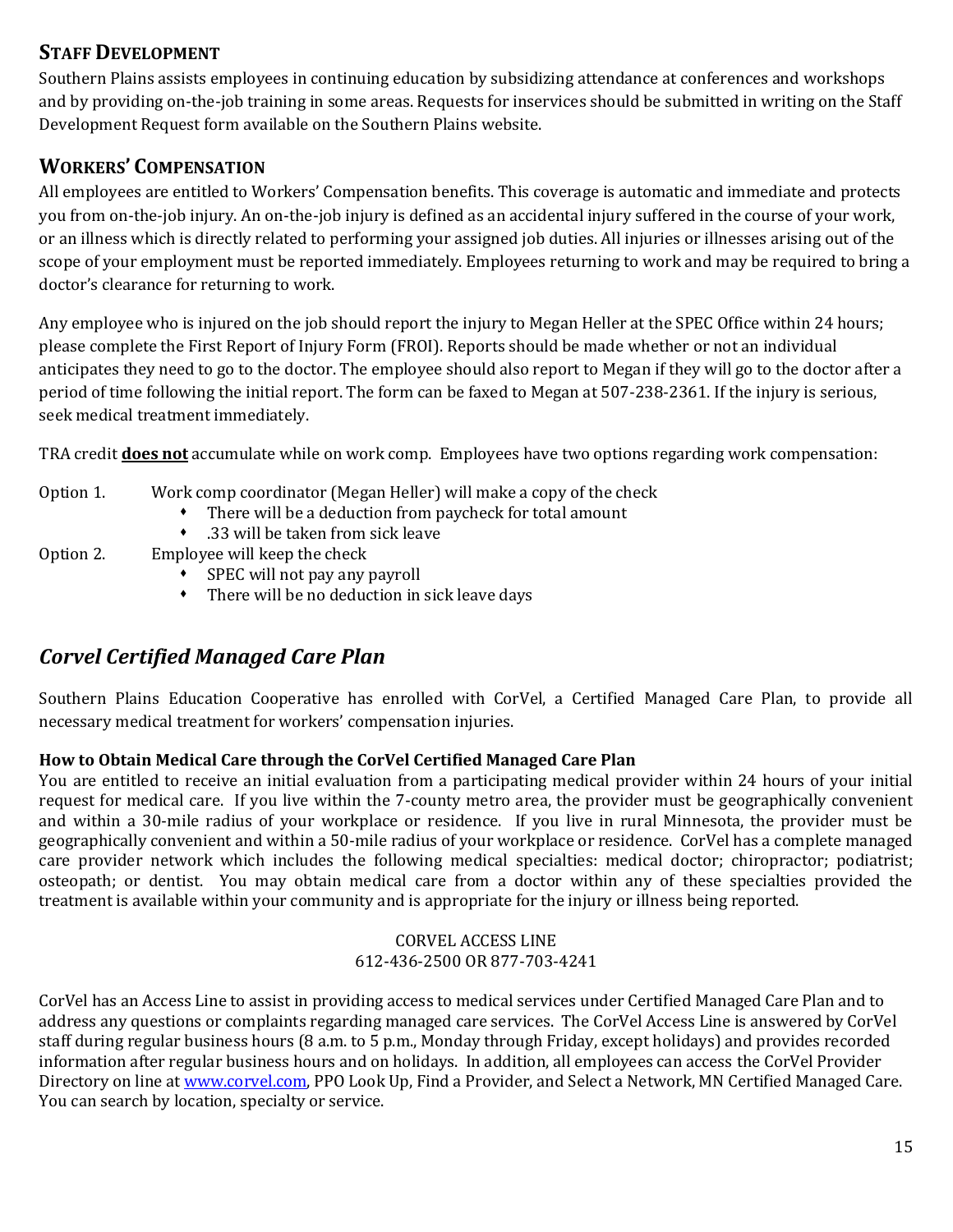How to obtain an initial appointment-

- 1. Prior to obtaining an appointment, report your injury to the person or department at your employer that has been designated to receive reports of work-related injuries. Upon reporting your injury, you will be provided with a Patient Identification Card and a Certified Managed Cared Plan Instruction Brochure.
- 2. Call the CorVel Access Line for assistance in obtaining an appointment with an approved medical provider, or make an appointment directly with a healthcare provider using the online CorVel Provider Network Directory.
- 3. Please present the Patient Identification Card to the medical provider when you begin treatment.

#### How to Obtain Emergency Medical Care or Urgently Needed Medical Services-

In the event of a medical emergency, seek treatment at the nearest emergency medical facility or call 911 IMMEDIATELY. Other urgently needed medical services may be obtained at the nearest available urgent care center. Emergency or urgently needed medical services may be obtained from any qualified provider regardless of participation in CorVel's Managed Care Provider Network. Either you or your representative must call the CorVel Access Line within 48 hours of your initial emergency medical treatment. If you need additional medical care, CorVel will assist you in choosing a participation medical provider.

#### Medical Care Following Your initial Appointment-

- If you received an initial evaluation from a provider in the CorVel Certified Managed Care Plan network and you require treatment beyond your initial appointment, you may continue care with this provider. It is necessary that your required treatment is within this provider's scope of practice.
- If the provider who performed your initial evaluation is **not** a member of the CorVel Certified Managed Care network (non-participating provider), and you wish to continue care with this provider, then refer to the conditions outlined under Medical Care with a Non-Participating Provider
- You also have the right to select a different treating provider following the initial evaluation. For assistance in obtaining an appointment with a new provider, call the **CorVel Access Line**.

#### Medical Care Outside of CorVel's Regular Business Hours-

CorVel's regular business hours are 8 a.m. to 5 p.m., Monday through Friday, excluding holidays. If you require nonemergency medical care outside of regular business hours, you may obtain care through one of the following options:

- 1. Call the **CorVel Access Line** and leave a recorded message. A member of CorVel's Access Line staff will respond to your message immediately on the next business day and will provide any necessary assistance in obtaining a medical appointment on your behalf.
- 2. Seek care at the nearest available medical facility. Then call the **CorVel Access line** within 48 hours. If you require further care, a member of CorVel's Access Line staff will provide any necessary assistance in obtaining a medical appointment on your behalf.

#### How to Change Treating Providers-

If you are not satisfied with your medical treatment, you are allowed to change treating providers at least once. To change treating providers, call the **CorVel Access Line**.

Note: Selecting a different treating provider following the initial evaluation does not count as a change of treating provider **unless** you have seen the evaluating provider more than once for your current injury.

#### **Medical Care with a Non-Participating Provider**

If you have sustained a work-related injury *prior* to this notice, you may continue to receive treatment for that injury from a non-participating until you decide to change doctors. Then you must change to a participating provider.

For work-related injuries occurring *after* this notice, you may seek treatment with a non-participating provider in the following cases:

1. If you have established a history of treatment with a healthcare provider who maintains your medical records and you have received medical care from this provider at least twice in the two years before your date of injury. If your treatment history with a provider does not meet the standard you must seek approval from CorVel or the workers' compensation insurer. The treatment for your work-related injury must also be within this provider's scope of practice. Call the CorVel Access Line for more information and/or if you want to treat with an established – non-participating provider.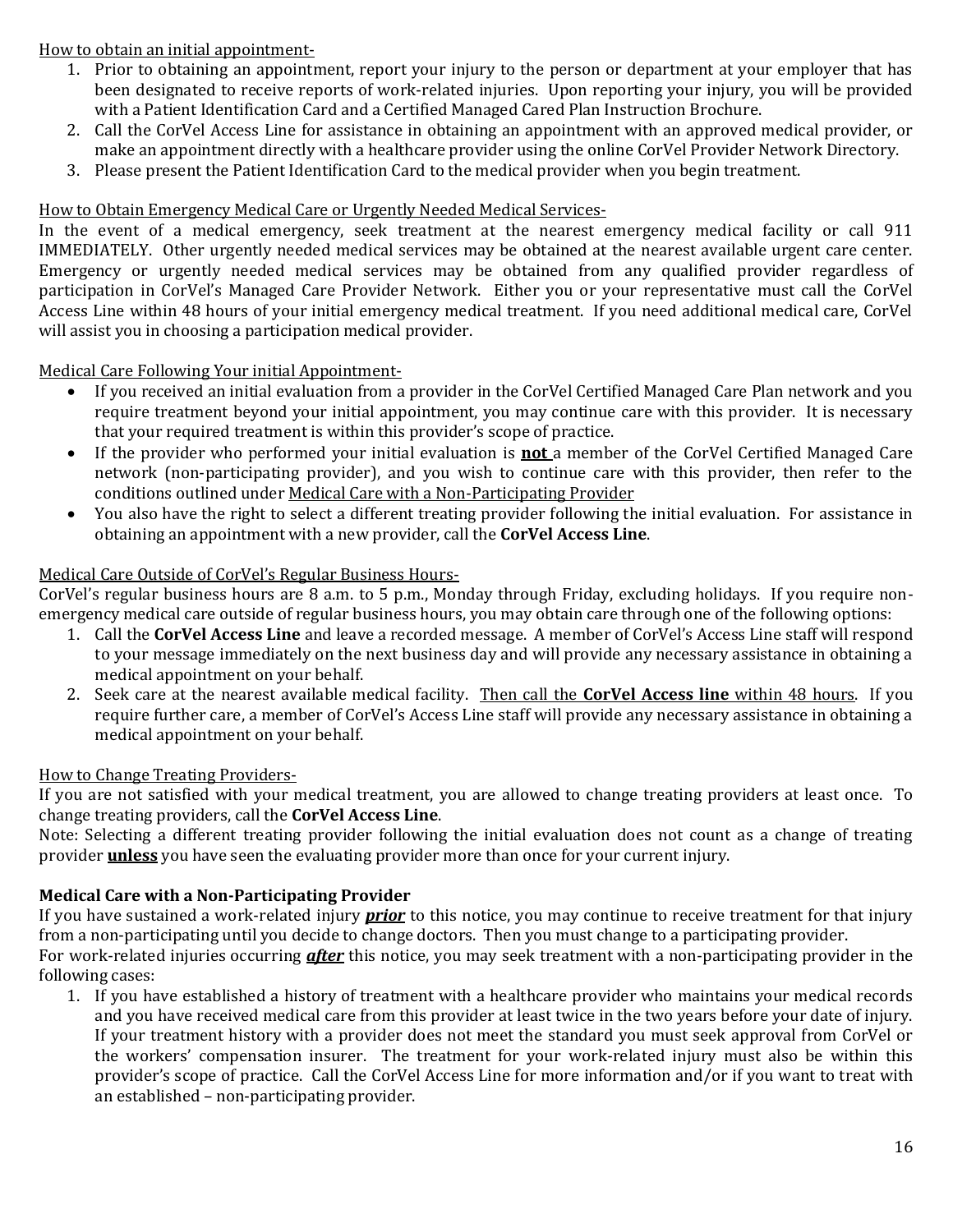- If you decide to change doctors, it must be to a participating provider. All referrals are to be within the CorVel Certified Managed Care Plan Network.
- 2. If the nearest provider available within the CorVel network is beyond the state mileage guidelines (30-mile radius in the 7-county metro area and 50-mile radius in rural Minnesota) from your place of employment and residence. Call the CorVel Access Line for assistance in finding an appropriate non-participating provider.
- 3. If you require emergency or urgently needed medical services.

#### **Questions or Concerns Regarding CorVel's Certified Managed Care Plan**

CorVel will be happy to respond to questions about its Certified Managed Care Plan-Please Call: **877-703-4241** You may also contact the Minnesota Department of Labor & Industry with questions at:

> DLI- Greater Minnesota – (Toll Free) 1 (800)-342-5354 (DIAL-DLI) Metro – (651) 284-5032 Duluth – (218) 733-7810 or (Toll Free) 1 (800) 342-5354 TTY – (651) 297-4198

CorVel likewise welcomes feedback regarding its services. To voice a comment or concern about services you have received from CorVel's Certified Managed Care Plan, call the CorVel Access line at: **877-703-4241 You may also email your concerns to: [Minnesota\\_ReferralCenter@CorVel.com](mailto:Minnesota_ReferralCenter@CorVel.com)**

#### **Dispute Resolution Process Available to Employees**

If you wish to file a dispute regarding services you have received from CorVel's Certified Managed Care Plan, please make a written request to initiate CorVel's Dispute Resolution Process to the attention of the Managed Care Manager at:

#### **CorVel Certified Managed Care 3001 NE Broadway Street, Suite 600**

#### **Minneapolis, MN 55413**

#### **You may also email your request to: [Minnesota\\_ReferralCenter@CorVel.com](mailto:Minnesota_ReferralCenter@CorVel.com)**

This process will be completed within 30 days after your written request is received by CorVel's Managed Care Manager.

**The Southern Plains Education Cooperative contact for CorVel Managed Care Plan is Megan Heller 235-4301or [megan.heller@southernplainsedcoop.org](mailto:megan.heller@southernplainsedcoop.org)**

#### **Return-to-Work Program**

Southern Plains Education Cooperative supports the practice of bringing injured employees back to work, as soon as they are medically able, to a position in our cooperative compatible with any physical restrictions they may have. We believe this practice serves the best interests of our employees and cooperative

Current positions can be modified to fit the medical limitations of injured employees by modifying assignments or working reduced hours. If this is not possible, temporary transitional jobs or temporary assignments may be made available.

This return-to-work program is an important part of our cooperative's commitment to manage work-related injuries in a way that's best for our employees and for this cooperative.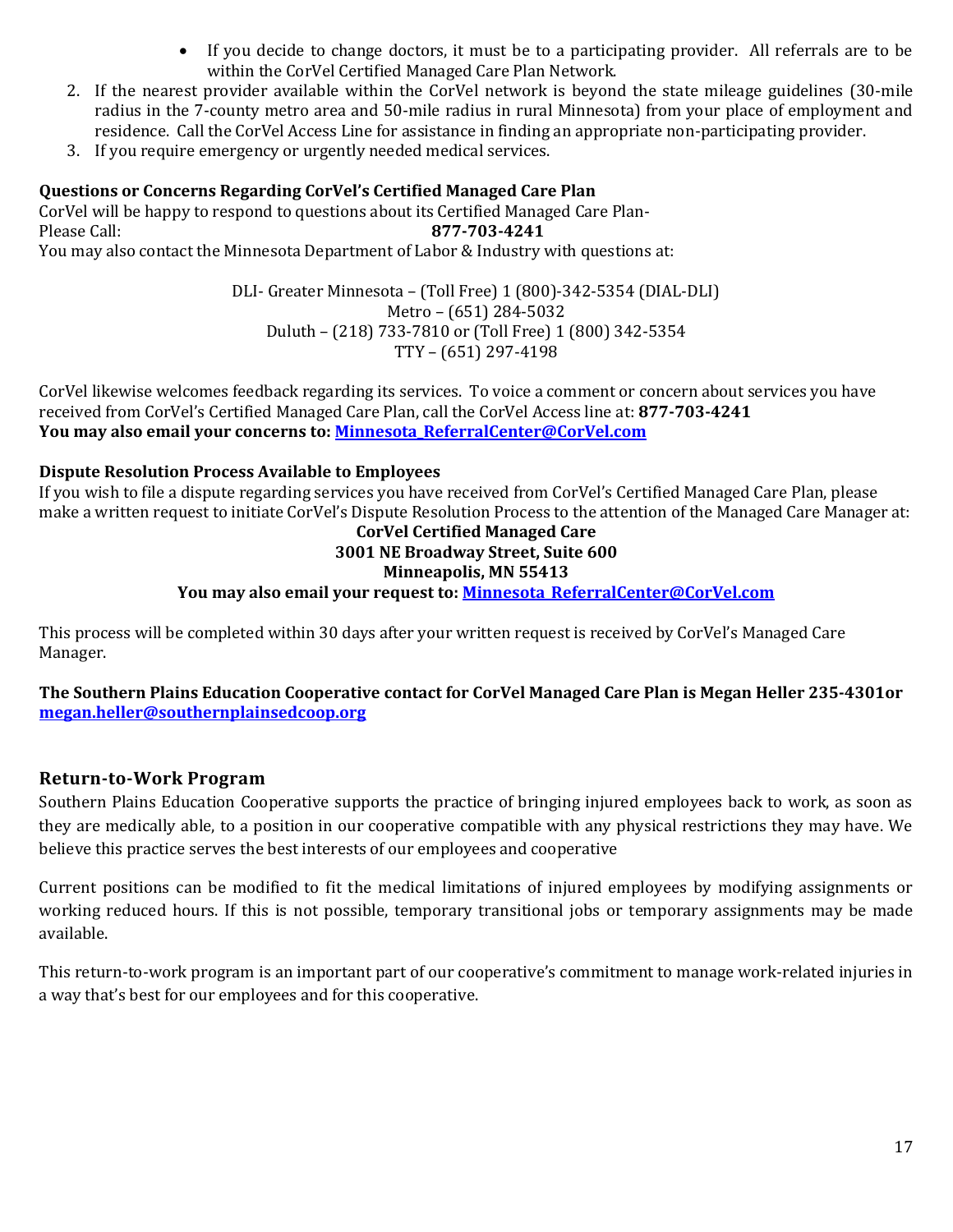# WORKPLACE PROCEDURES

#### **COMMUNICATIONS**

Employees are encouraged to maintain two-way communication. With employees working in more than 15 buildings across at least two counties, communication can be very difficult. Southern Plains board and administration does all it can to communicate information in a timely manner; however, employees are encouraged to ask questions and bring forward concerns. Employees are also encouraged to bring forward ideas as to how Southern Plains can enhance the services toward the member school districts.

#### **LEGISLATIVE ACTIVITY**

Employees may not use Southern Plains or their position within Southern Plains to represent or engage in legislative activities unless specifically approved by the Director.

#### **OUTSIDE EMPLOYMENT**

Employees are strongly discouraged from working with students they currently service in the student's home. If individuals do work in this situation, staff should refrain from sharing school information in the home environment or home information in the school environment. Individuals are encouraged to notify the director if they are working in the home environment with students currently serviced in the school setting.

#### **COMPUTERS, ELECTRONIC MAIL, AND VOICE MAIL MESSAGE**

Southern Plains makes every effort to make technology available as a business tool to enhance performance and services you provide; however, along with this benefit come important responsibilities which you assume in using the technology resources. Southern Plains Internet Usage Policy is meant to advise those who use our equipment on the subject of access to and disclosure of computer-stored information, voice mail messages, and electronic mail messages created, sent or received by Southern Plains employees with Southern Plains equipment (Refer to Policy #524, "Internet Acceptable Use and Safety Policy"). Southern Plains employees must adhere to the Southern Plains technology policy and the policy associated with the equipment and network in which the employee is located. The data stored and recorded by electronic means can be accessed by technology staff and administration at any time; users should expect only limited privacy in the contents of files.

Employee use of social media/Student Relationships. It is important to continually be an ambassador to students and communities in a professional manner while promoting the morals and ethics of our districts and the cooperative. With current technology and social networking, it can promote difficulty with setting boundaries. Examples of social networking include blogs, wikis, podcasts, and social networks.

Social networks can be a valuable communication tool for both professional and personal relationships; however, it is important to continually be an ambassador to our students and communities in a professional manner while promoting the morals and ethics we promote. The following are guidelines for setting these boundaries:

- Keep separate social networks for personal use and professional use.
- If you have a social network that is used for personal use, do not "friend" minors that are students you service.
- For "professional" networks, be sure that all communication is appropriate and a positive representation of the districts we service.
- For "personal" networks, check your security and privacy settings frequently.
- Do not post on any networking site pictures of students or information about students without checking for appropriate parental releases or anything that would release private data about students.
- Do not publicly criticize policies or personnel that would negatively promote the mission we service.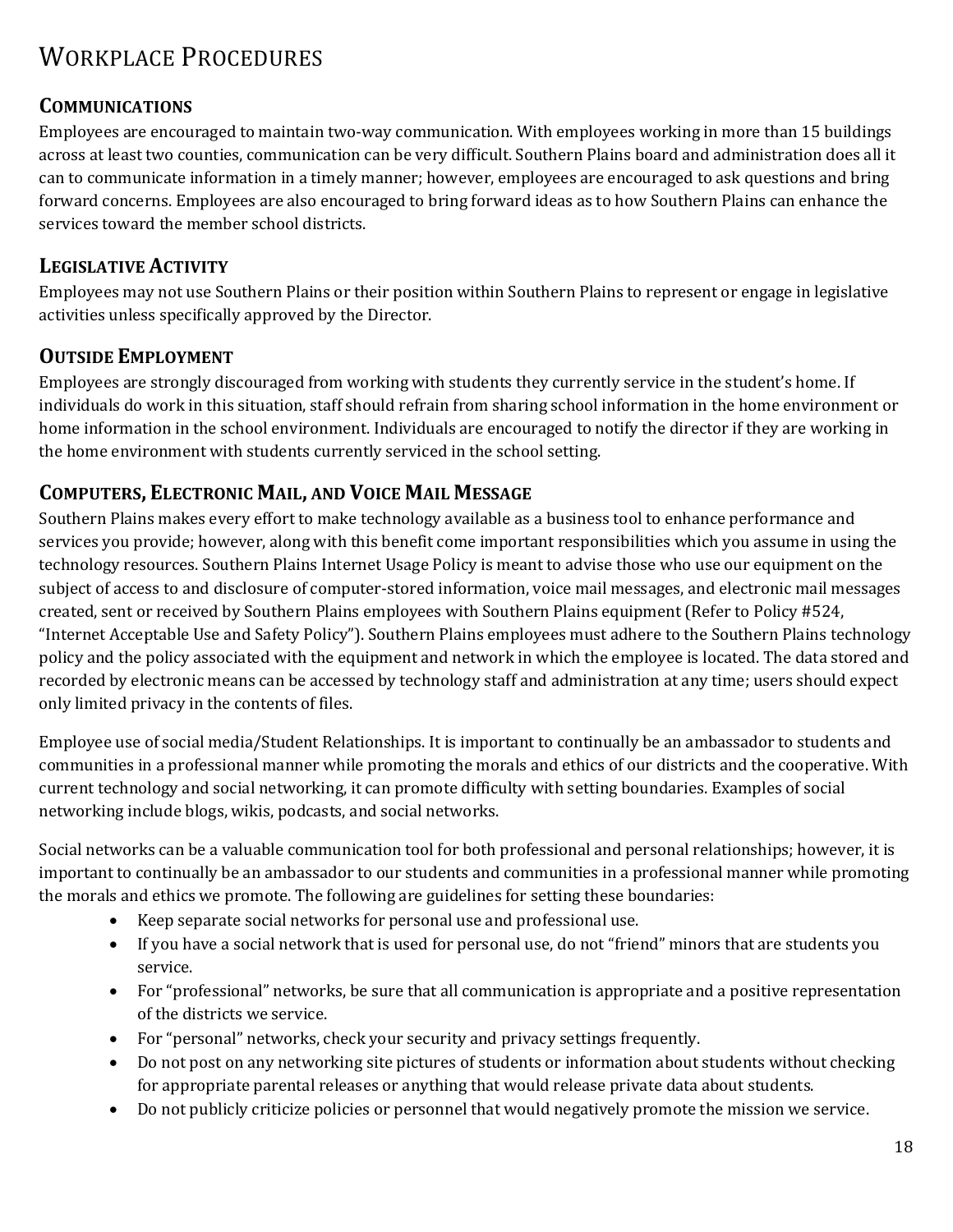- Avoid any public communication that could be construed negatively about the districts or use of tax payer dollars (this is tricky):
	- $\circ$  Do not post about personal items during the school day (you are being paid, "liking" a friend's family vacation photos is often construed as you using tax payer dollars to browse Facebook).
	- o Posting that you cannot wait for the last day of school can construe that you hate your job.

Employees are prohibited from establishing personal relationships with students that are unprofessional and thereby inappropriate. Do no fraternize with students as though they are peers or friends. Personal emails and text messages that are unrelated to class work or school activities are inappropriate. Sending pictures to students that are "personal" or any form of sexual dialogue is inappropriate and will result in disciplinary action.

## **CONFIDENTIALITY/DATA PRIVACY**

In the course of their position, all Southern Plains employees can undoubtedly gain knowledge of those students and their families that is considered confidential. Information contained in one or more of the students' files pertaining to diagnosis and treatment by another agency, child protection or social services reports, and reports from hospitals and clinics are all considered confidential. This includes information in a student's Individualized Education Plan (IEP) and other special education forms.

Confidential information cannot be related to another party without the written consent of the parents. Confidential information may be shared in the school among school personnel but only if the individual clearly is in a "need to know" position.

The following are some guidelines to consider regarding the release of confidential information:

- Only share information that is germane to the student's education;
- Only share information with people that can use it to improve the student's education;
- Do not share confidential information in the lounge or out in the community. (If asked about your students in such situations simply state that data privacy laws do not allow you to discuss information about your students in those settings.);
- When in doubt about sharing information, consult the student's special education case manager, a coordinator, or the director of special services.

This policy also refers to employees using access to confidential records (including, but not limited to, student information systems, due process software, and paper records) to gain information for reasons that are not germane to the individual's professional position.

Note: Many well-meaning individuals and school districts have found themselves in litigation because information was shared about a student in the wrong location or context. Following the guidelines above and Data Privacy Laws can avoid such an occurrence in our district.

See Cooperative Policy #206.

#### **WEAPONS**

Individuals are not allowed to possess, use, or distribute weapons on school property.

## **JURY DUTY**

If you are called to jury duty, you are asked to log this absence into Aesop as soon as possible. If there is a change in schedule, please notify Megan Heller of the change. Following jury duty, please bring the check to the Southern Plains Education Cooperative office so a copy can be made. The amount of the check will be deducted from payroll.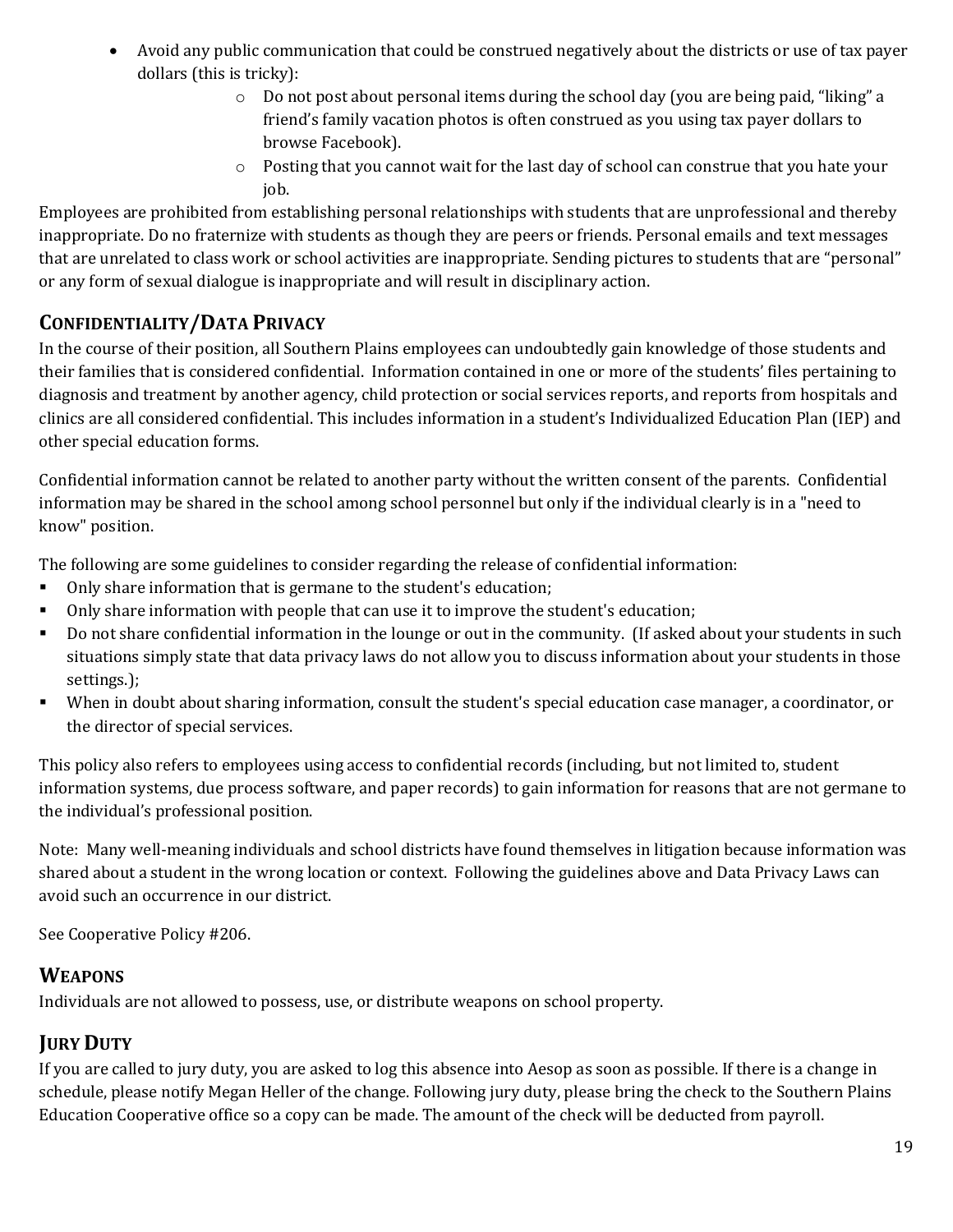## **MANDATED REPORTING OF CHILD ABUSE AND NEGLECT**

All employees are subject to the mandatory reporting policy. If you know or have reason to believe a child or vulnerable adult is being neglected or physically or sexually abused, or has been neglected or physically or sexually abused, or has been a victim of sex trafficking, within the preceding three years, you are required to immediately report the information to the local welfare agency, police department, or county sheriff. If the report is about abuse in school, both the oral and written report can be made to the Minnesota Department of Education. Every complaint of alleged child abuse that occurred at school or a school-related activity must be reported to MDE, even if the complaint is not believable. An oral report must be made within 24 hours by telephone or otherwise and a written report must follow within 72 hours (not counting weekends and holidays). Reporting the possible abuse to a supervisor is not required and does not constitute a report. (Refer to Policy #414, "*Mandated Reporting of Child Neglect of Physical or Sexual Abuse*" in the Board Policies.)

This section serves as your notice of the requirements as mandated reporters and that retaliation against an employee who reports alleged maltreatment is prohibited.

#### **SMOKING**

Smoking and use of tobacco products are prohibited in all school buildings, the Southern Plains office, and vehicles. (Refer to Policy #419, *"Smoking/Tobacco Free Environment Policy"* in the Board Policies.)

#### **DRUG-FREE WORKPLACE**

Southern Plains is a drug and tobacco-free workplace. (Refer to Policy #418, "Drug-Free Workplace Policy" and Policy #419, "Tobacco-Free Environment" in the Board Policies.)

Southern Plains will occasionally use canines to search property. There is no expectation of privacy where such searches are concerned. This can include lockers, personal possessions, and automobiles on school property. Use, possession, or sale of illegal drugs may result in disciplinary action or arrest.

#### **PESTICIDES**

All Minnesota school employees have the right to request to be notified prior to pesticide applications on school property. Pesticides include chemicals which are used to control insects, weeds, rodents or other pests as defined by the law (M.S. 123B.575, Subd.9).

Pests have the potential to sting, bite, contaminate, cause property damage, spread disease, cause asthma and/or trigger an allergic reaction. Therefore, school districts prevent and control them.

Because the long-term health effects on children from the application of such pesticides or the class of chemicals to which they belong may not be fully understood.

An estimated schedule of interior pest control inspections and possible treatments is available for review or copying at each school office. A similar estimated schedule is available for applications to school grounds of herbicides and other materials. Parents and staff may receive, at their expense, notification of pesticide application prior to their use in the event application is necessary on unscheduled days. If you wish to receive this notification, please contact the building office(s).

#### **SCHOOL CLOSING/LATE STARTS/EARLY DISMISSALS, AUTO DIAL**

In the event of emergency cancellation, late start, or early dismissal of school, the Southern Plains programs will follow the schedule of the school district in which the program is located. Staff should listen to local radio stations or work with the member school district to determine if school will be in session.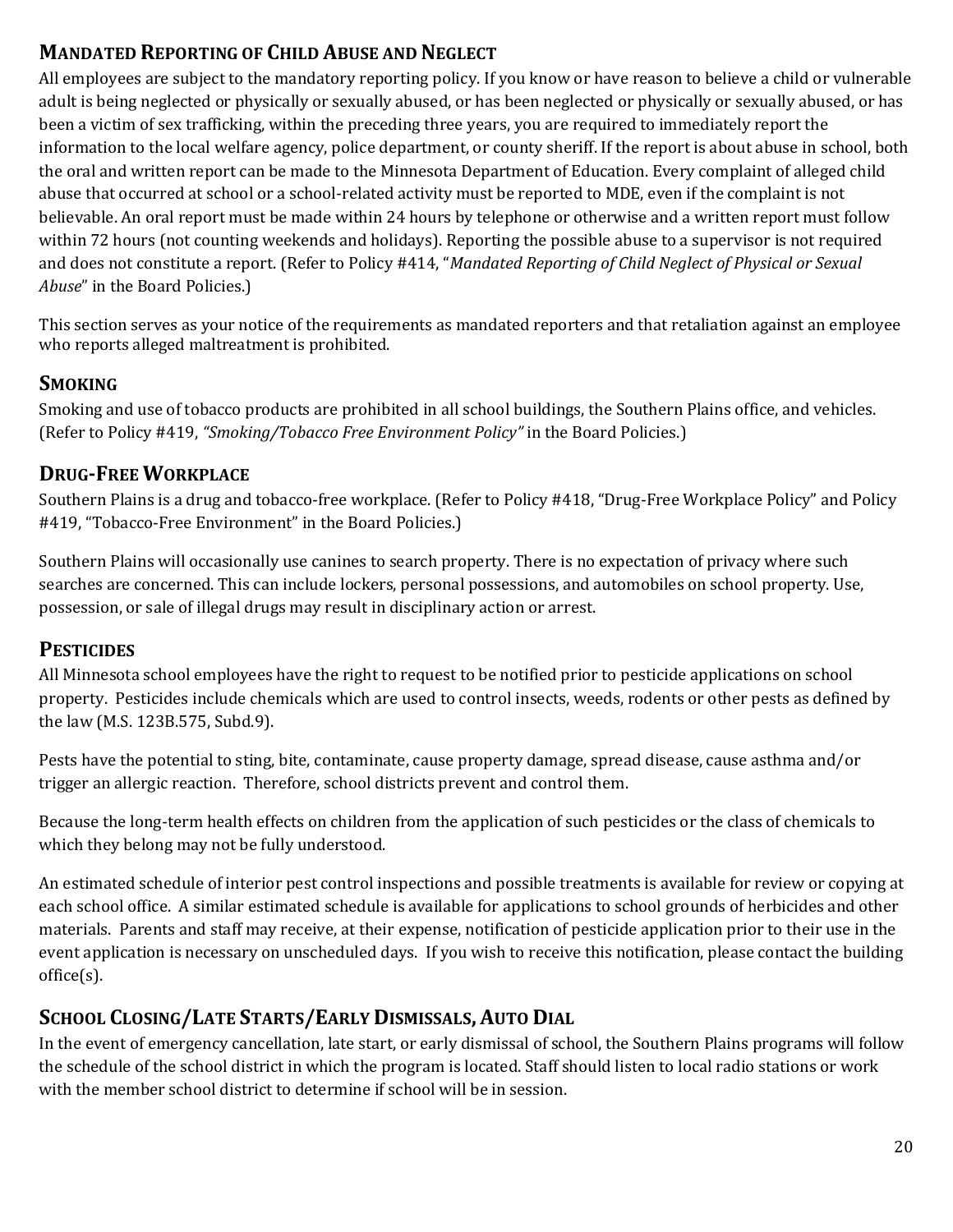Most of our schools require employees to remain in their building until notification is received that all students have been safely transported home; it is expected that Southern Plains staff will follow the same requirements as staff within the member district. Staff members need to consult with building administrators or the director prior to making exceptions.

For persons who are excused early on days of school closure, it is important that you notify the building secretary that you have been excused early by the administration.

# ENDING EMPLOYMENT

## **INSURANCE NOTICE OF CONTINUATION COVERAGE RIGHTS**

The right to continuation coverage was created by federal law, the Consolidated Omnibus Budget Reconciliation Act of 1985 (COBRA), as well as certain state laws. Continuation coverage may become available to you and to qualified dependents covered under insurance with Southern Plains Education Cooperative. For more information about your rights and obligations, you should review the insurance plan's Summary Plan Description or get a copy of the Plan Document from Julie.

Qualified beneficiaries who elect continuation coverage must pay for it. Qualifying events may include:

- 1. Hours of employment are reduced;
- 2. Your employment ends for any reason other than gross misconduct;
- 3. The employee dies and the employees' spouse or dependent child/children lose coverage as a result; or
- 4. An individual loses coverage due to becoming divorced or legally separated.

The Plan Administrator must be notified of the qualifying event within 30 days following the date coverage ends.

The length of coverage varies depending upon the qualifying event and plan policy.

## **CHANGE OF ADDRESS AND CONTACT INFORMATION**

Be sure to notify the Southern Plains office of changes of address, name, and additional contact information for at least three years after employment.

## **UNEMPLOYMENT/RE-EMPLOYMENT INSURANCE**

If you are terminated from your job or laid off from your job, you may be eligible for this insurance. Please contact the local job service o[r www.positivelyminnesota.com](http://www.positivelyminnesota.com/) Additional resources for interviewing and resume writing are available, please contact the director.

## **FINAL PAY**

The payroll cycle varies depending upon a variety of factors. Generally, individuals in the two collective bargaining agreements are paid on a twelve-month cycle; the final paycheck runs through August of the summer following the end of the school year. This may vary depending upon the terms, conditions, and circumstances for each employee.

## **RETURN OF PROPERTY**

Any Southern Plains or member district property issued to use, such as computer equipment, keys, or identification must be returned to the Southern Plains office at the time of your termination/resignation. You are responsible for any lost or damaged items. The value of any property issued and not returned may be deducted from your paycheck, and you may be required to sign a wage deduction authorization form for this purpose.